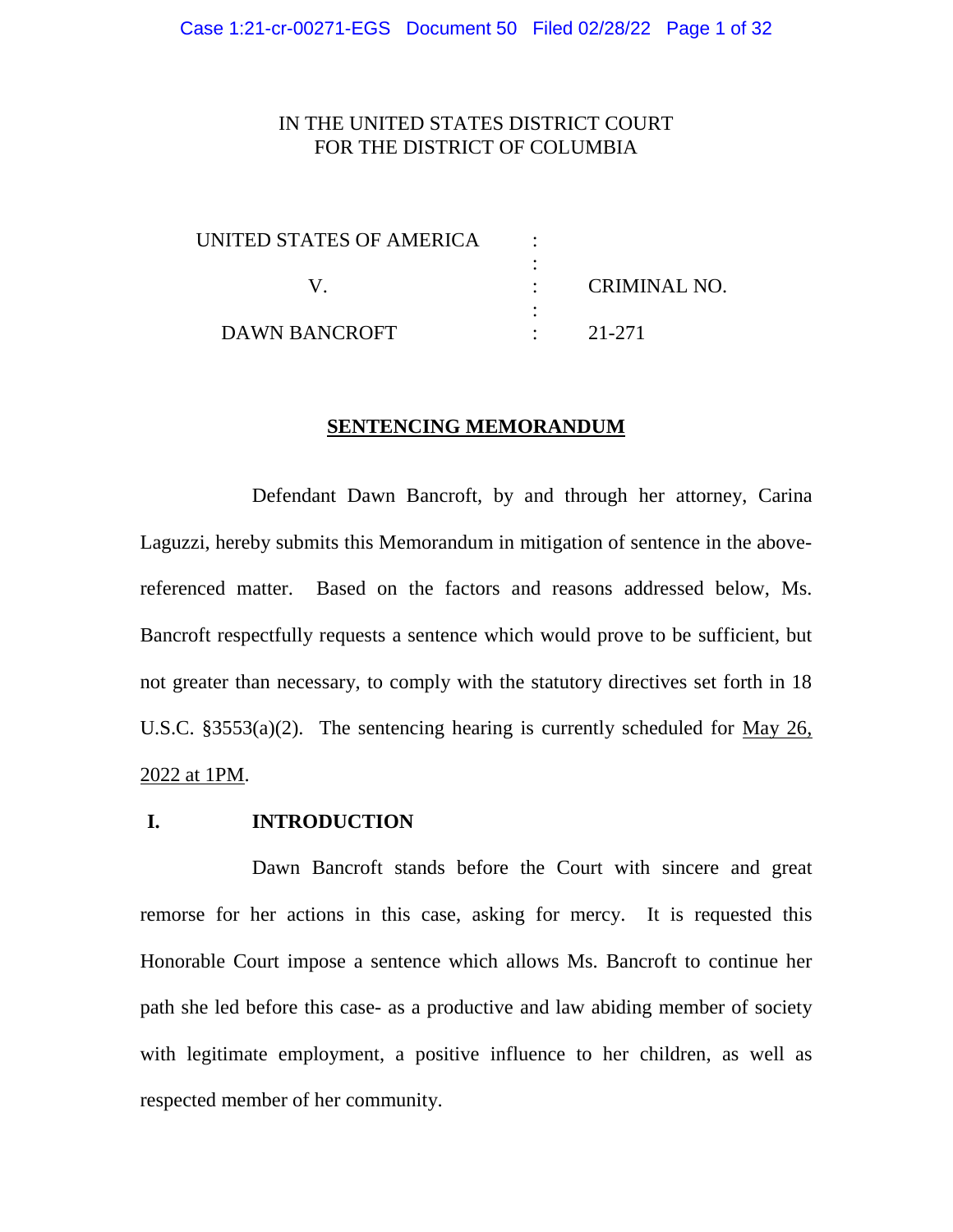### **II. BACKGROUND OF THE CASE**

#### **A. Facts of the Offense**

The facts of the offense have been accurately recounted in the Statement of Offense which were then adopted into the record on September 28, 2021, as well as the Facts section of the presentence investigation report. Thus, there is no need for further recitation here.

#### **B. Procedural History**

Ms. Bancroft was processed by Criminal Information on January 29, 2021. No formal arrest was necessary as Ms. Bancroft made arrangements via counsel to turn herself into the Federal Bureau of Investigation ("FBI") Office in Philadelphia, Pennsylvania. On September 28, 2021, Mr. Bancroft appeared before this Honorable Court via video teleconference pursuant to the Coronavirus Aid, Relief, and Economic Security Act ("CARES ACT")<sup>1</sup> (due to the ongoing COVID-19 pandemic), and entered a plea of guilty to Count Four of the Information. Count Four was for a misdemeanor charge of 40 U.S.C. § 5104(e)(2)(G)- a Class B misdemeanor (which does not fall under the sentencing guideline range). The case is now scheduled for sentencing.

<sup>&</sup>lt;sup>1</sup> Passed by the 116<sup>th</sup> U.S. Congress and signed into law on March 27, 2020, in response to the economic fallout of the COVID-19 pandemic in the United States.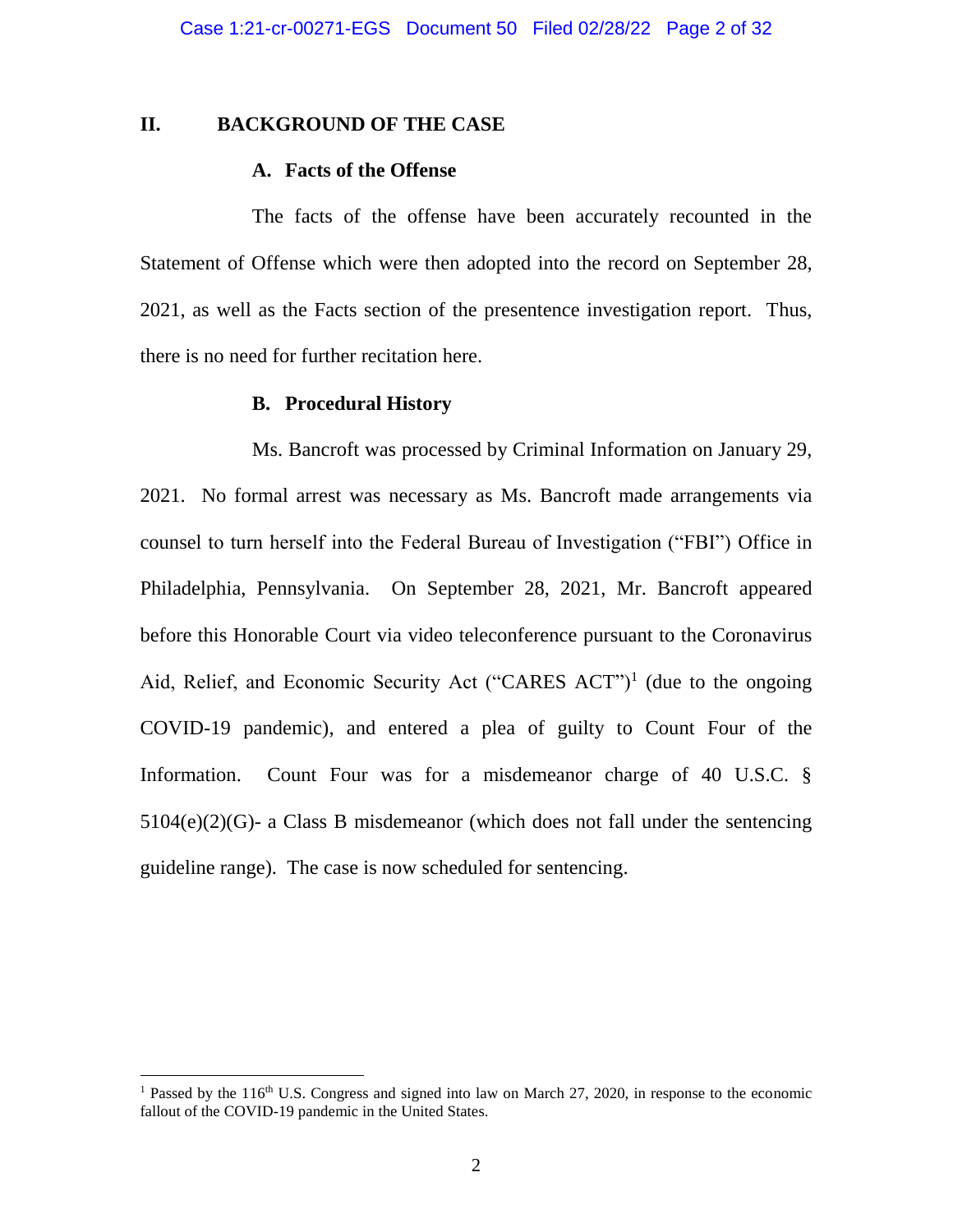### **III. SENTENCING FACTORS AND CONSIDERATIONS**

Dawn Bancroft pled guilty to one count of the Information. Ms. Bancroft has admitted her guilt at her change of plea hearing and, therefore, is credited with acceptance of responsibility. In addition, she pled guilty in a timely manner having decided to accept the government's plea less than one month after the government extended it. Sentencing courts must give "meaningful consideration to the  $\S$  3553(a) factors... A role statement of the  $\S$  3553(a) factors should not suffice if, at sentencing, either the defendant or the prosecution properly raises 'a ground of recognized legal merit (provided it has a factual basis) and the Court fails to address it." See United States v. Cooper, 437 F.3d 324, 329 (3d Cir. 2006)(Citations omitted). See also United States v. Schweitzer, 454 F.3d 197, 205-06 (3d Cir. 2006)(directing district courts to explain all guideline determinations and final sentences, stating, "[t]here is simply no substitute for onthe-record discussion and deliberation. It ensures that the parties are fully informed of their rights and obligations and that the appellate court will be able to assess the merits of the final judgment,"); United States v. King, 454 F.3d 187, 196-97 (3d Cir. 2006)(District courts "should observe the requirement to state adequate reasons for a sentence on the record so that this court can engage in meaningful appellate review.").

Although this case does not fall under the sentencing guidelines, the same traditional goals of sentencing apply here. The Court must also consider the factors enumerated under § 3553(a). The primary directive in § 3553(a) is for

3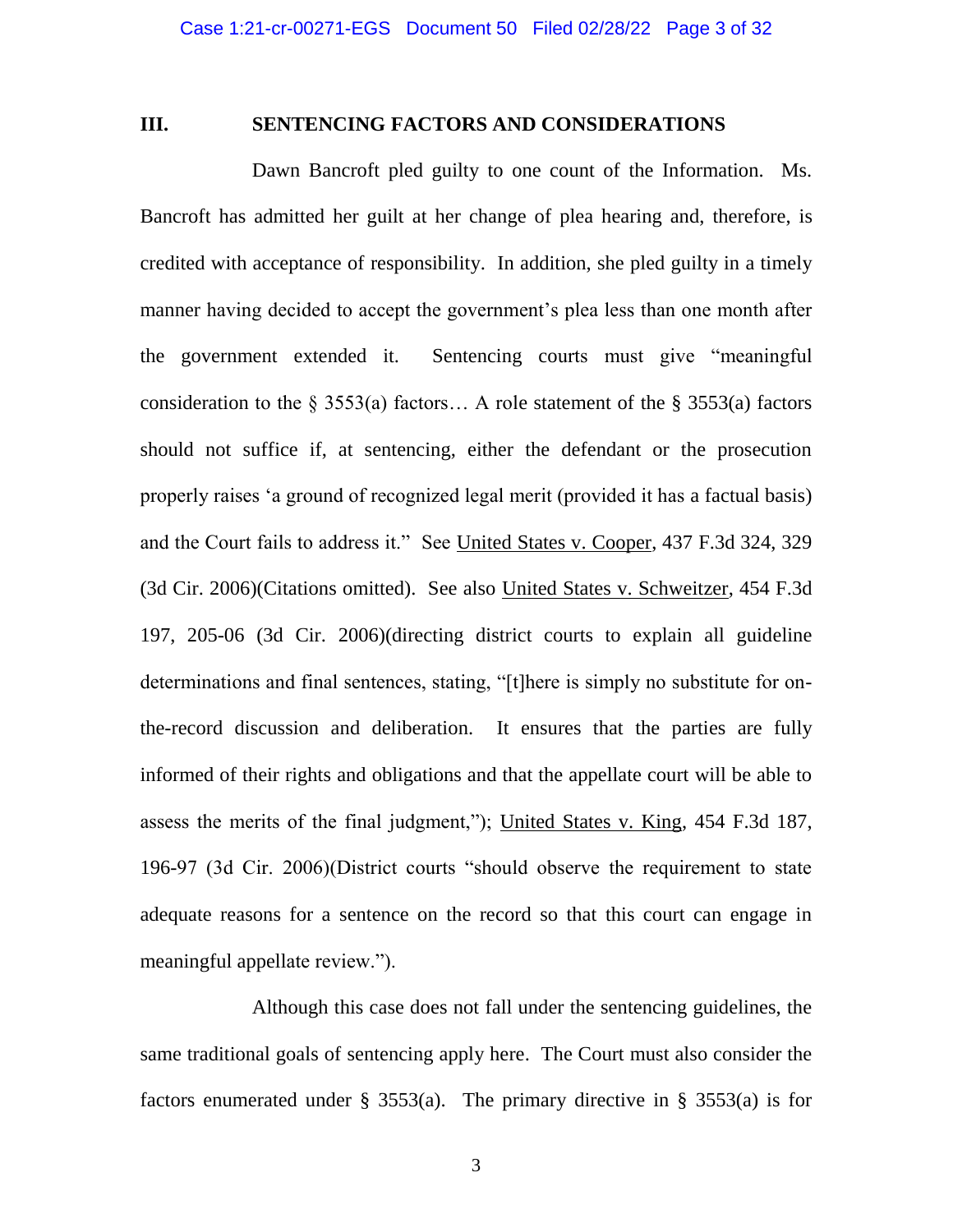#### Case 1:21-cr-00271-EGS Document 50 Filed 02/28/22 Page 4 of 32

sentencing courts to "impose a sentence sufficient, but not greater than necessary, to comply with the purpose set forth in paragraph 2." Section  $3553(a)(2)$  states that such purposes are:

- (A) To reflect the seriousness of the offense, to promote respect for the law, and to provide just punishment for the offense;
- (B) To afford adequate deterrence to criminal conduct;
- (C) To protect the public from further crimes of the defendant; and
- (D) To provide the defendant with needed educational or vocational training, medical care, or other correctional treatment in the most effective manner.

18 U.S.C. § 3553(a)(2).

In determining a sufficient sentence, § 3553(a) further directs sentencing courts to consider the following factors:

- (1) "the nature and circumstances of the offense and the history and characteristics of the defendants," See 18 U.S.C. §  $3553(a)(1);$
- (2) "the kinds of sentences available," see 18 U.SC. §  $3553(a)(3);$
- (3) "the need to avoid unwarranted sentence disparities among defendants with similar records who have been found guilty of similar conduct." See 18 U.S.C.  $\S$  3553(a)(6); and

4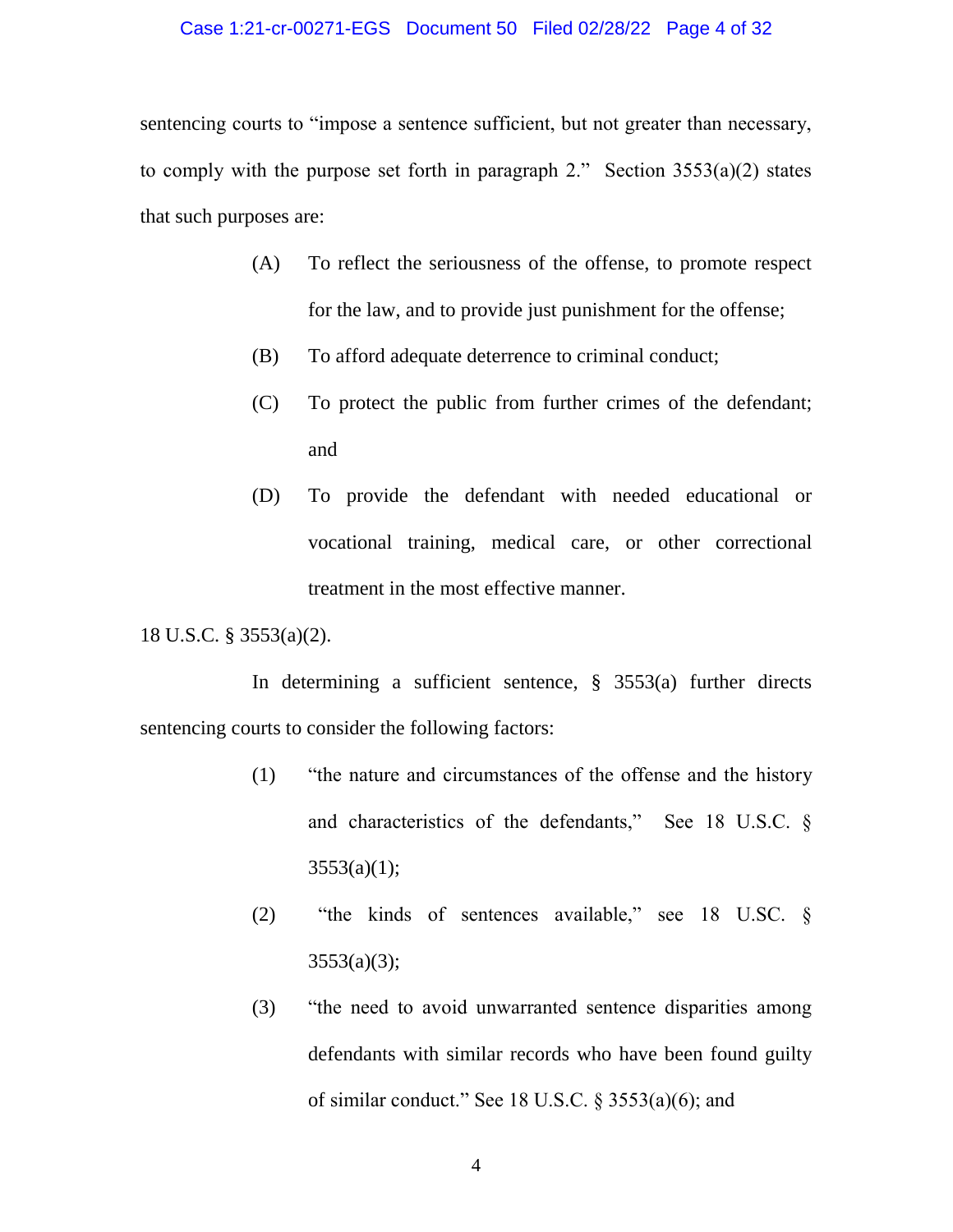(4) "the need to provide restitution to any victims of the offense." See 18 U.S.C. § 3553(a)(7).

In sum, in every case, a sentencing court must now consider all of the § 3553(a) factors to determine a sentence that is sufficient, but not greater than necessary, to meet the goals of sentencing.

### **A. Need for Punishment**

Even minor criminal offenses require a culpable defendant to be punished. In this case, defense submits to the Court Ms. Bancroft has already been punished in several real and permanent ways. First, Ms. Bancroft is now subject to a criminal record for the rest of her life. The consequences of her actions will follow her forever. When Googling her name, she will always be tied to her actions on January  $6<sup>th</sup>$ . Second, Ms. Bancroft has received, and continues to receive, threats on her personal cellular phone.<sup>2</sup> See Exhibit A. Third, she has also received nasty, and sometimes threatening letters, at work from across the country. See Exhibit  $B^3$ . Fourth, her business, a gymnasium, which had already been struggling financially after the COVID-19 pandemic, lost its CrossFit designation after her arrest was made public. This translated into half of her remaining clients also leaving, leaving her business in an almost failing state. The conviction, public humiliation, and collateral consequences of her arrest, are in

 $<sup>2</sup>$  Ms. Bancroft's cellular phone is tied to her business and her telephone phone number had been public</sup> until this incident on the internet.

<sup>&</sup>lt;sup>3</sup> The first two letters were sent from Saint Louis, Missouri (though the return address was marked "Centreville, Illinois"; the postcard was from Sacramento, California; and photograph letter was postmarked Orlando, Florida. These only constitute a sampling of the many hate letters and abusive mail Ms. Bancroft was received.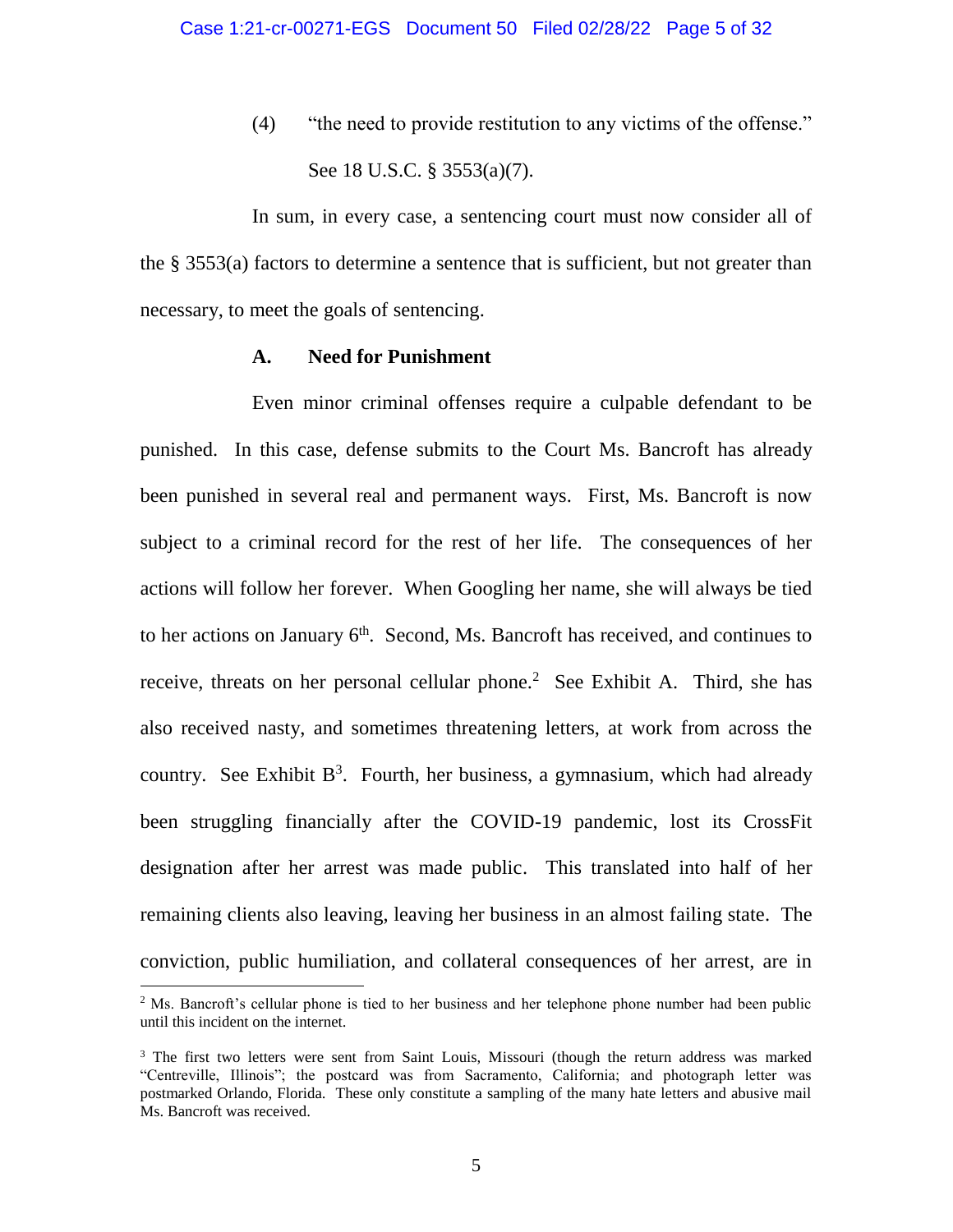and of themselves punishment enough. Defense respectfully submits neither incarceration, nor a lengthy probation sentence is necessary in this case. If deemed necessary by this Court, Ms. Bancroft is prepared to pay a fine in this case.<sup>4</sup>

### **B. Deterrence**

The deterrence issue is one of both specific deterrence for this defendant as well as general deterrence to the public. There is no doubt many consequences the Ms. Bancroft has faced already ensures she will not recidivate. These include death threats after her case was made public. Her gymnasium, Bucks County Elite Fitness, lost its CrossFit designation the day after her arrest was made public. Due to her conviction, she will never again be able to regain use of this designation in spite of her certification and hours of training to receive it in the first place. She had to deactivate all social media accounts due to the damaging comments that were being posted, as well as direct death threats against her.

## **C. Rehabilitation**

 $\overline{a}$ 

Perhaps the most important consideration in this section the Court can give is the fact that in Ms. Bancroft's entire life, this was one abhorrent act. A "knee jerk" decision made in a moment following others on the misguided information that the presidential election had been stolen. This perpetuated by the

<sup>4</sup> However, the maximum fine in this case, as requested by United States Probation, is not appropriate as written below.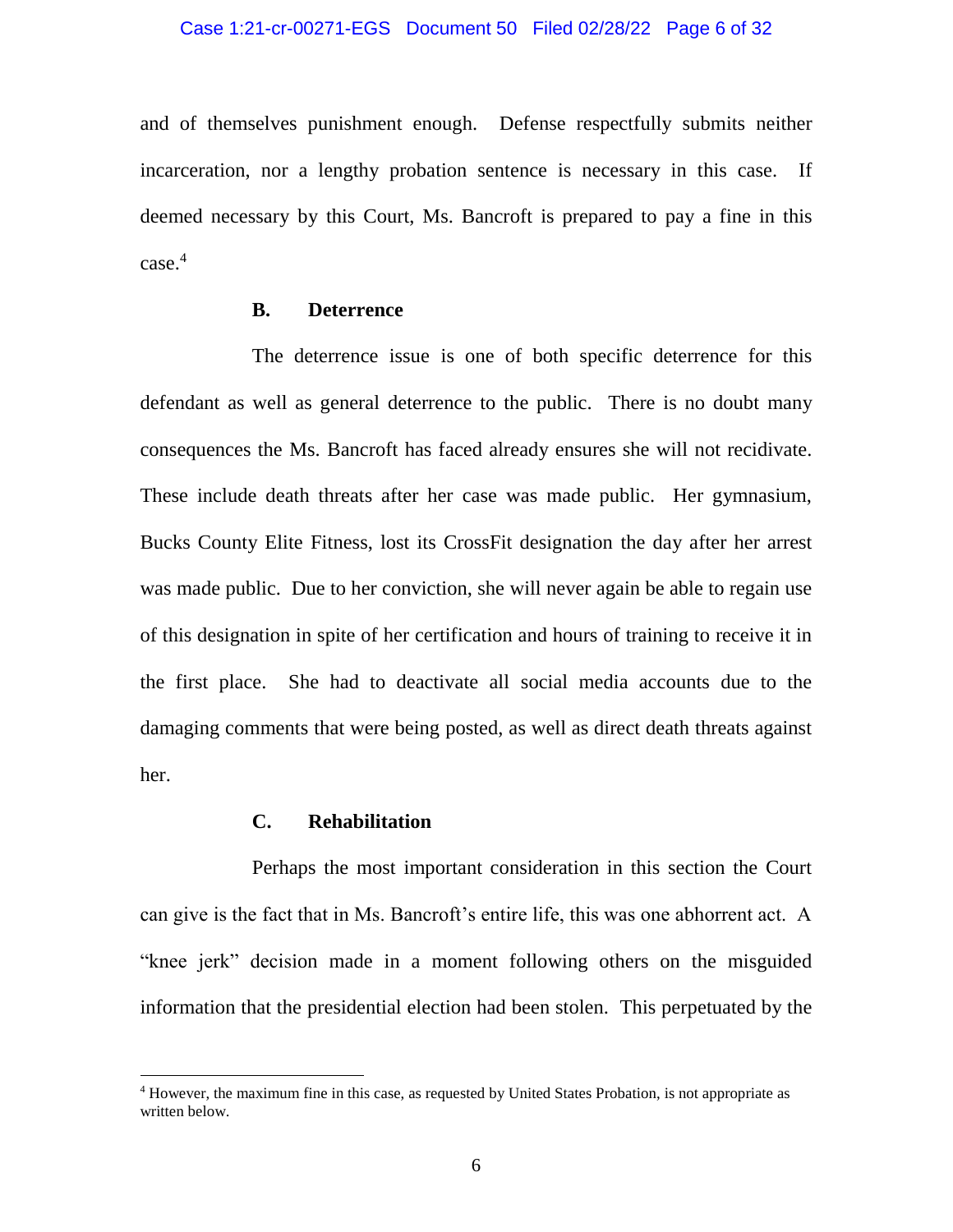# Case 1:21-cr-00271-EGS Document 50 Filed 02/28/22 Page 7 of 32

speech given by Donald Trump that day. For further details on Ms. Bancroft's life, see mitigation report attached as Exhibit "C".

Ms. Bancroft is currently fifty-nine (59) years old. The risk of recidivism drops dramatically for defendant over 40 years of age, lessening the need to protect the public from further crimes of the defendant pursuant to 18 U.S.C. § 3553(a)(2)(C). (See United States Sentencing Commission, Measuring Recidivism: The Criminal History Computation of the Federal Sentencing Guidelines at 12; [www.usscgov/publicat/recidivism-general.pdf.](www.usscgov/publicat/recidivism-general.pdf)) This is especially true of a defendant who has never before had any contacts with the criminal justice system.

In addition, the Court can see already assess her behavior under supervision, as she has been on pre-trial supervised release since her initial appearance and detention hearing in the Eastern District of Pennsylvania on January 29, 2021. For over a year, Ms. Bancroft has been monitored and has had no instances or issues with the conditions of her bond.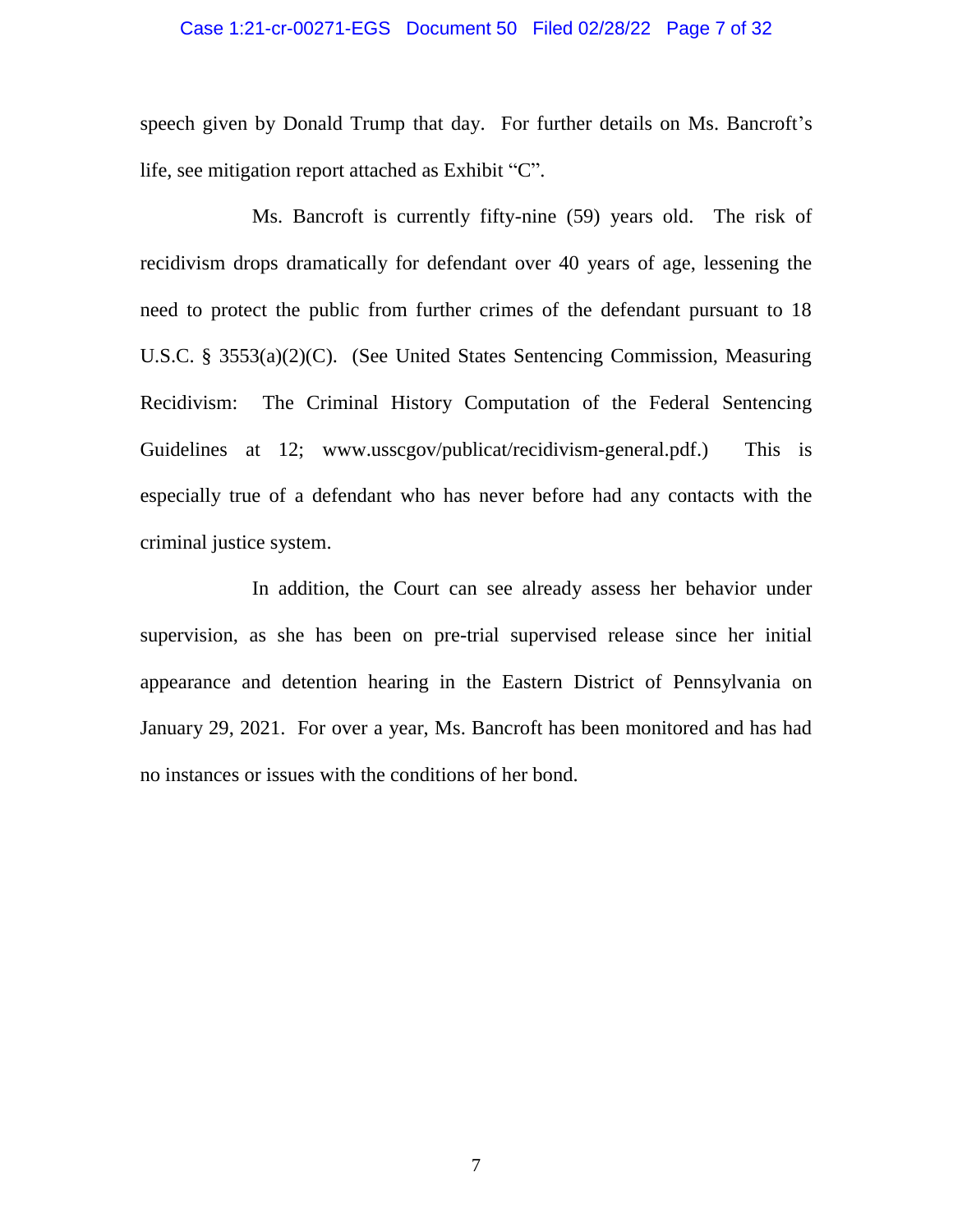### **D. Protecting Public<sup>5</sup>**

Ms. Bancroft did not participate in any violent act during the January 6<sup>th</sup> event, nor did she witness any violence. Also, she did not cheer on, nor did she incite any violence. (See below for further discussion on selfie video and remarks of made therein.) She did not participate in any destruction of property. She is a home and business owner with strong ties to her community. She is a mother of three adult children and grandmother to two minor children.

After having contracted the COVID-19 virus earlier in the pandemic, she has donated plasma several times in an attempt to aid the medical and scientific community. Her donation has yielded a total of 8 units. The donations include: May 7, 2020 in Willow Grove, PA; June 21, 2020 in Willow Grove, PA; July 26, 2020 in Northeast Philadelphia; August 23, 2020 in Northeast Philadelphia; September 27, 2020 in Philadelphia; October 25, 2020 in Philadelphia; November 22, 2020 in Philadelphia; May 13, 2021 in Philadelphia; December 2, 2021 in Horsham, PA; and December 31, 2021 in Horsham.

<sup>&</sup>lt;sup>5</sup> The January  $6<sup>th</sup>$  Committee issued new subpoenas as late as September 30, 2021, into their investigation into the Capitol building insurrection as discussed by Congresswoman Zoe Lofgren (Democrat from California who serves on the Committee) on MSNBC. www.msn.com/en-us/news/politics/trump-s-notinnocent-january-6th-committee-issues-new-subpoenas/vi-AAOYdUD?ocid=msedgdhp&pc=U531. It remains an active investigation and are directed at the people who sought the permits and funded it. Id. Some people from the Trump campaign, such as Katrina Peterson, were named in those subpoenas. Id. The purpose of the investigation was to find out the communication form the organizers and the White House and where the funding came from. Id. Second impeachment also was led from communication from Ms. Peterson and Donald Trump. Id. The investigation is to find out whether the White House knew ahead of time that there was a plan to breach the Capitol building. Id. The purpose of the committee is to find this out. Id.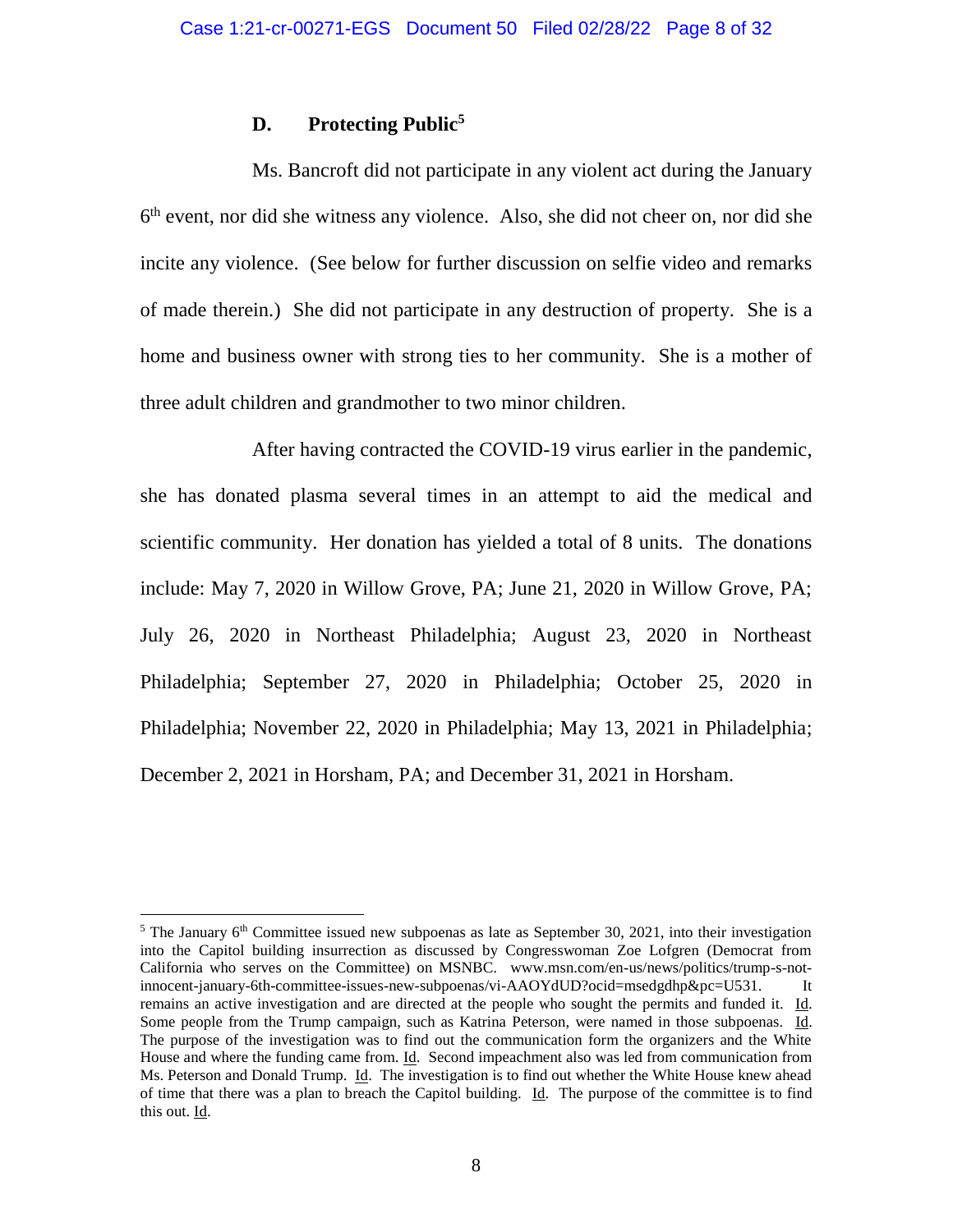### **E. Avoiding Inequitable Disparities in Sentences<sup>6</sup>**

Although some defendants charged with their actions during the Capitol insurrection have received sentences much higher than what the defense is requesting here, it is important to note differences with those defendants.

The government has taken the position on many cases "the need to deter others is especially strong in cases involving domestic terrorism." See United States v. Paul Allard Hodgkins, (where the government is seeking an 18 month prison term on one count of obstructing an official proceeding. See Criminal Docket No. 1:21-cr-188. In that case, AUSA Mona Sedky argued to Judge Randolph D. Moss that despite many of the individuals involved in this case, their views make them "unique among criminal in the likelihood of recidivism." However, this statement is not based on any actual statistics or study and therefore, is not a fair or accurate statement to be considered here with regards to Ms. Bancroft. As noted above, Ms. Bancroft's reaction to her arrest and conviction is vastly different from other including the case of United States v. Jenna Ryan, a 50 year old woman from Texas who after receiving a 60 day incarceration period ranted on Twitter about her sentence. See Criminal Docket

<sup>&</sup>lt;sup>6</sup> While most defendants indicted as a result of their action in January  $6<sup>th</sup>$  were allowed to travel freely throughout the United States. Ms. Bancroft was initially not allowed to take a pre-paid ski vacation to Wyoming days after she turned herself in after being initially arraigned in the Eastern District of Pennsylvania.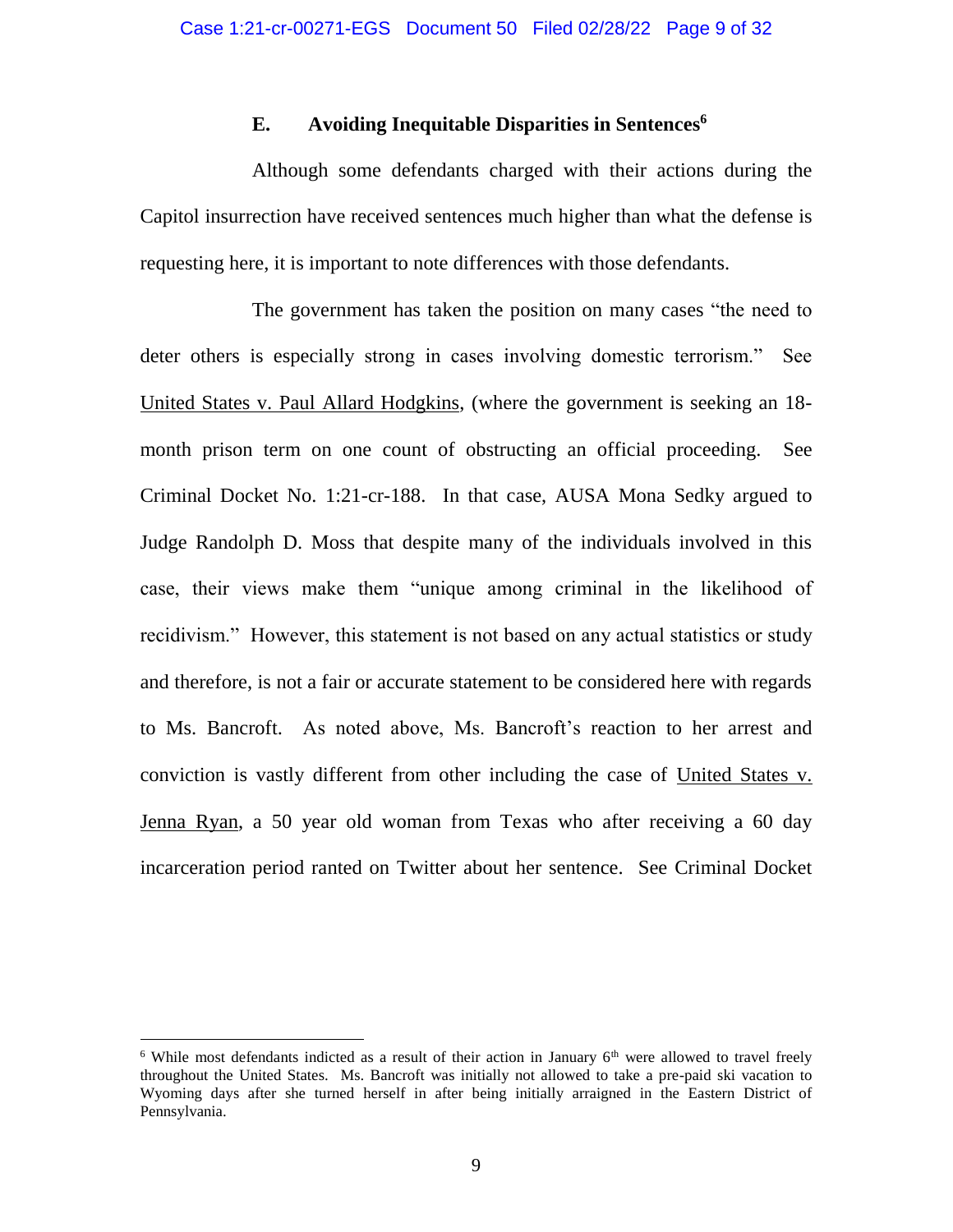No. 1:21-cr-050. See also [www.dailymail.co.uk/news/acrticle-10168785/Texas](http://www.dailymail.co.uk/news/acrticle-10168785/Texas-realtor-took-private-jet-Capitol-riot-calls-60-day-jail-sentence-travesty.html)[realtor-took-private-jet-Capitol-riot-calls-60-day-jail-sentence-travesty.html](http://www.dailymail.co.uk/news/acrticle-10168785/Texas-realtor-took-private-jet-Capitol-riot-calls-60-day-jail-sentence-travesty.html). 7

# **F. Characteristics and Overall Nature of the Defendant**

Pursuant to 18 U.S.C. § 3553(a)(1), the history and characteristics of the defendant are an imperative consideration of sentencing. See Exhibit "C." Ms. Bancroft has never before been involved in any criminal actions in 59 years. Her son, Chach, is a military man. She has upmost respect for law enforcement. Id. She has shown remorse for her actions by pleading guilty. During her change of plea hearing, after being asked again by the Court if she wishes to enter a plea of guilty, she stated, "I am going to accept consequences for my actions. It is what I have taught my children." Her voice broke due these statements due to her remorse. For a detailed recitation of Ms. Bancroft's life and contribution to society by the way of volunteering and aiding those in need should be a strong consideration during sentencing. Id.

 $7$  The Honorable Christopher Cooper found Ms. Ryan was a "cheerleader" that day stating, "...you cheered it on." [www.huffpost.com/entry/jenna-ryan-setnence-capiotl-attack-trump\\_n\\_6182bb4fe4b0c8666bd6f913.](http://www.huffpost.com/entry/jenna-ryan-setnence-capiotl-attack-trump_n_6182bb4fe4b0c8666bd6f913) According to the FBI, she took a selfie video before going to the Capitol stating, "We're gonna go down and storm the Capitol…. That's why we came, and so that's what we are going to do. [www.rollingstone.com/politics/politics-news/jenna-ryan-jan-6-defendant-prison-1253379/.](http://www.rollingstone.com/politics/politics-news/jenna-ryan-jan-6-defendant-prison-1253379/) This is different from Ms. Bancroft's posture whose intent in going to D.C. was only to protest and hear former President Trump speak. The government's posture was that Ryan lacked remorse, which is not the case here. Id. Prosecutors argued, "A defendant who believes she is immune from strict punishment because of her race and physical appearance may reoffend because the consequences for wrongdoing will never, in the defendant's mind, be severe even when severity is merited." Id. The Court sided with prosecutors, "You've been very upfront that you feel no sense of shame or guilt," Cooper said. "You suggested antifa was somehow involved. And perhaps most famously, you said that because you had blonde hair and white skin, you wouldn't be going to jail." Id. Ryan's Twitter rants included after her sentence, which clearly shows that defendant has not learned her lesson. "I am not Going to prison for the things that I said, or standing in front of the broken window. Its for walking in Capitol for 2 mins & what the judge says is to serve a deterrence to others since I have a high profile (Which I got after the fact thanks to MSM smear campaign)" November 4, 2021 6:06PM Twitter for iPhone @dotjenna.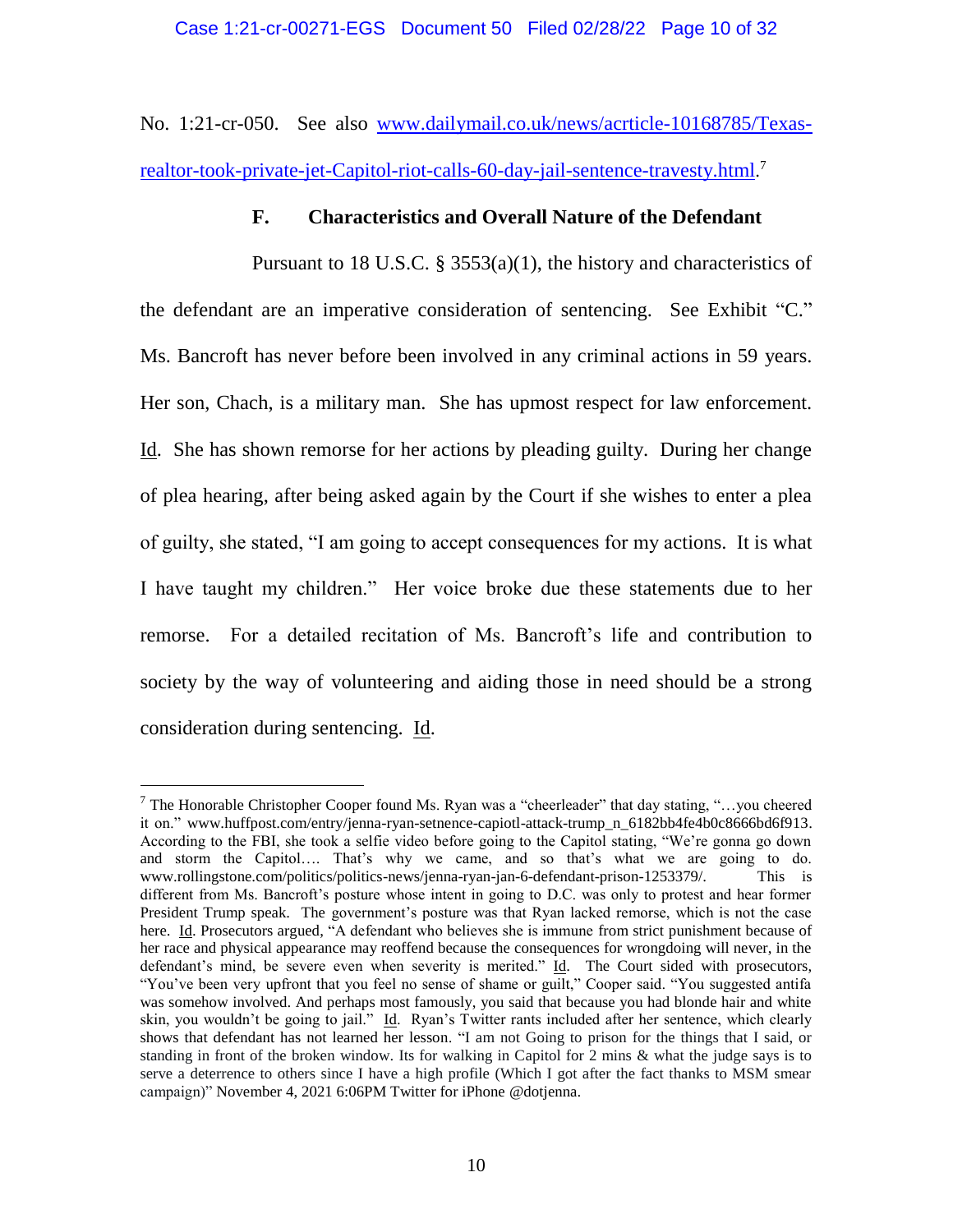#### Case 1:21-cr-00271-EGS Document 50 Filed 02/28/22 Page 11 of 32

Her repentance has been, and continues to be, genuine and sincere. Although she has been contacted for comment from various news outlets for appearances on news programs and documentaries (HBO and CNN), she has been explicit in making no comment. Although the vast majority of the comments and mail she has received has been negative, she has also received "supporter" mail. See Exhibit  $D^8$ . Yet, she has not tried to make excuses for her actions on the internet, to this Court, or even in private. See numerous attached character letters as Exhibit E.

# **G. Need for the Sentence to Reflect the Seriousness of the Offense**

As stated above, Ms. Bancroft being subject to a criminal record has been, and will continue be, a severe punishment for this business owner, mother and grandmother. Many have described the actions on January  $6<sup>th</sup>$  as an attack on democracy; however, Ms. Bancroft's journey to Washington D.C. was simply to attend the former President's speech. Unlike many other defendants in this case, she did not make the decision to walk over to the Capitol Building until it was urged on during the end of the former President's speech. "So we're going to, we're going to walk down Pennsylvania Avenue. I love Pennsylvania Avenue. And we are going to the Capitol, and we're going to try and

<sup>&</sup>lt;sup>8</sup> There was no return address on this correspondence and the United States Postal Service marking is illegible. This exhibit is not being included as an excuse for the defendant but rather to emphasize that there is still belief around our nation to show that some believe that some protestors receive different treatment due to their political beliefs. See also "Arrested Seattle protestors won't be prosecuted, but sent to counseling by group inside CHOP," American News. June 23, 2020. https://thepostmillennial.com/seattle-will-not-prosecute-protestors-for-criminal-acts.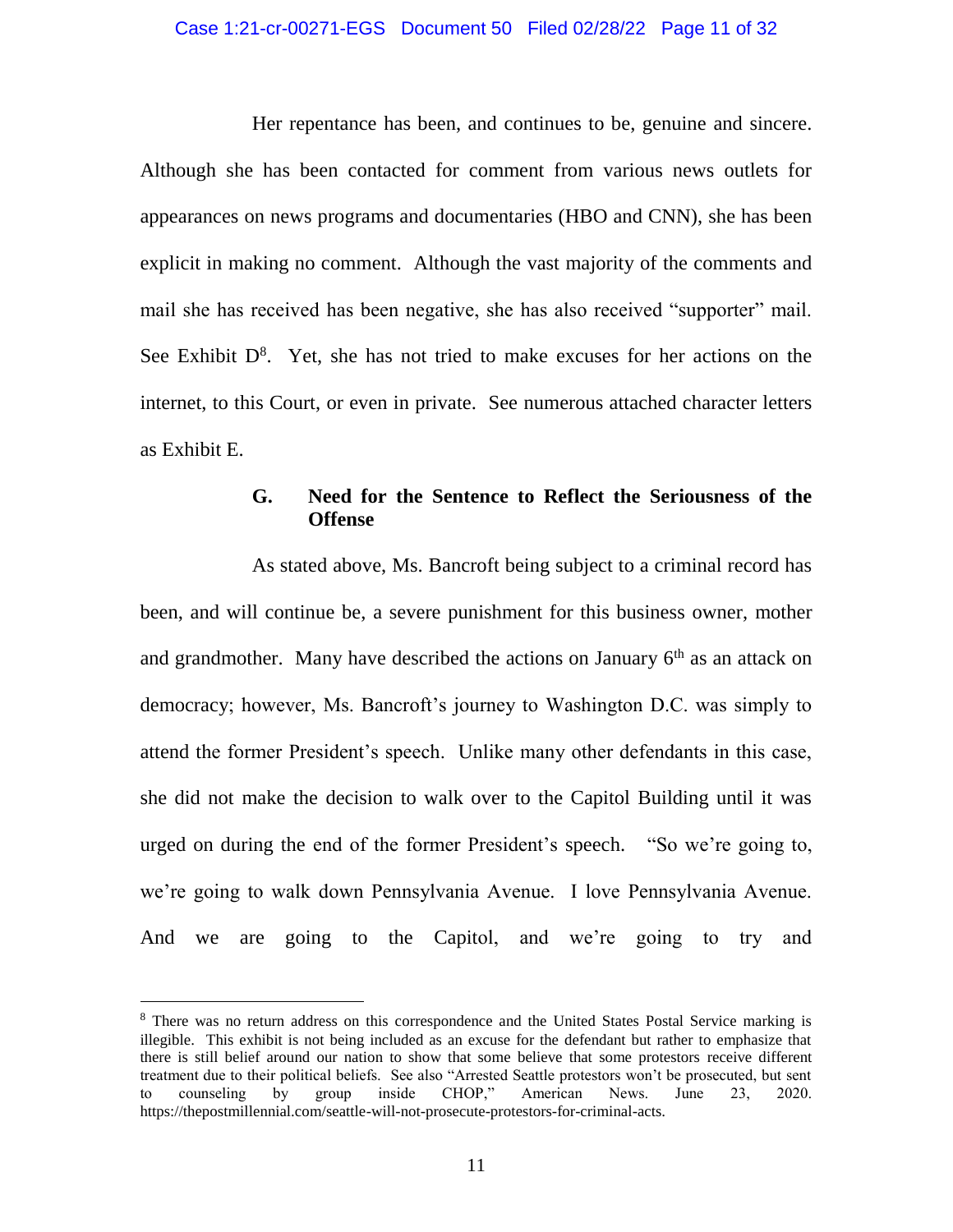give."www.nrp.org/2021/02/10/966396848/read-trumps-jan-6-speech-a-key-partof-impeachment-trial (as published by The Associated Press). This decision truly was a spur of the moment, which she regrets and would avoid if she had the opportunity to relive that day.

#### **1. Selfie Video**

As the Court is well aware, after leaving the Capitol and walking toward the train to return to Pennsylvania, Ms. Bancroft made a selfie style video. During said video, she made a disparaging remark aimed at "Nancy," the Speaker of the House. During the change of hearing held on September 28, 2021, this Court made note of this comment stating it was very "disturbing," "troubling," and describing it one occasion as "pretty outrageous."<sup>9</sup> The Court even questioned the government as to why this comment did not rise to a threat and why Bancroft was not charged as criminal conduct. Id. The government correctly stated the video was made when Ms. Bancroft had already left the Capitol, and law enforcement did not take it as an intent to actually do harm to the Speaker of the House despite Ms. Bancroft's words. Id.

It is important to emphasize two vital facts regarding the video. First, it was made when Ms. Bancroft had already left the Capitol- adrenaline pumping through her system having taken part of a historic event in this country's history. While the act of entering the Capitol was wrong, the act of protest is one with deep roots in this country's history and fundamentally protected by the First

 $9$  Based on notes taken by defense counsel during the change of plea hearing.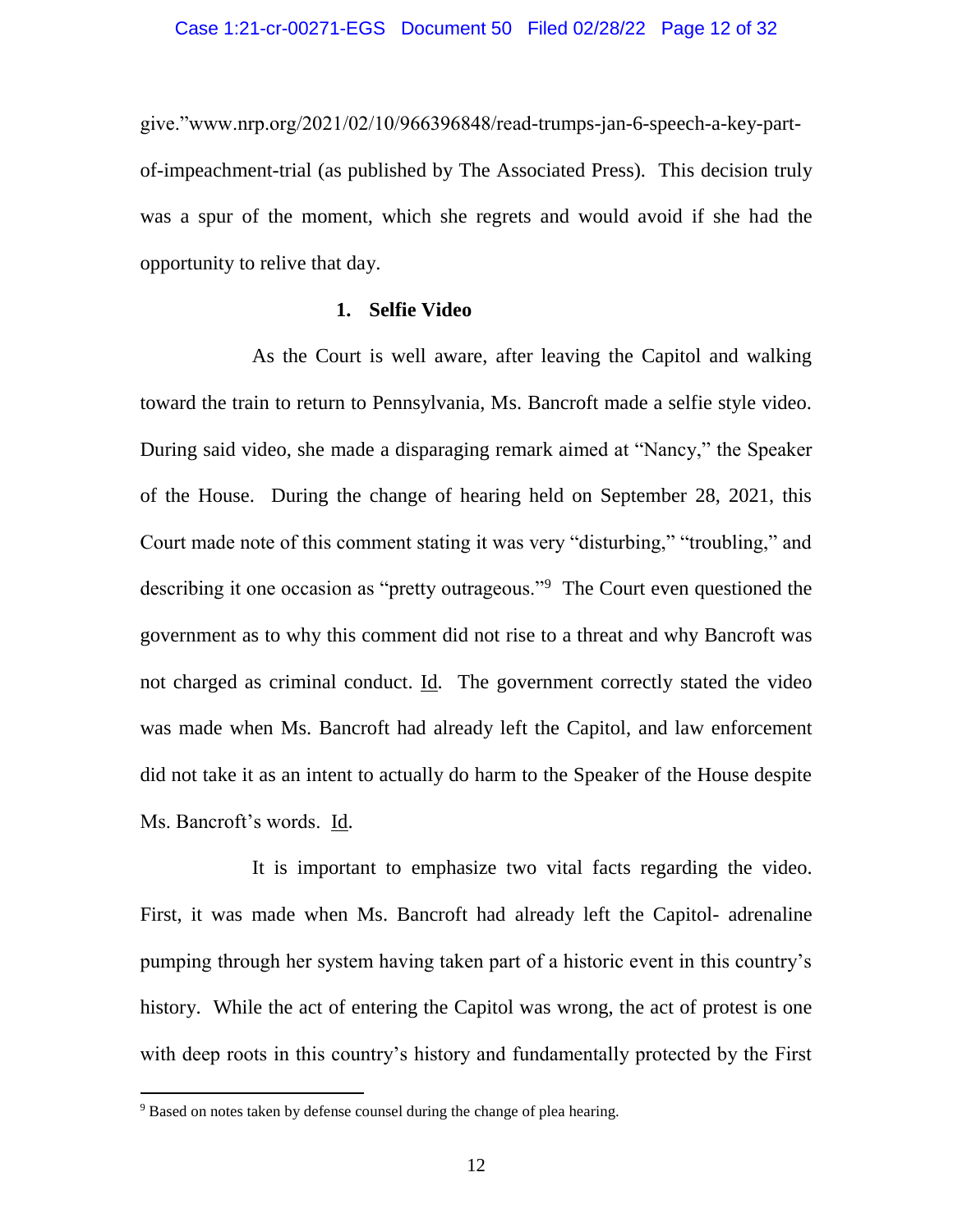#### Case 1:21-cr-00271-EGS Document 50 Filed 02/28/22 Page 13 of 32

Amendment. The statement of offense, as drafted by the government, shows that Ms. Bancroft entered and quickly exited the Capitol. She was not seen walking around, and thus was not looking for anyone. Who hasn't told their spouse, "I am going to kill you if you leave you leave you shoes on the carpet again!" And yet these statements are not meant to be taken literally. Clearly the video was made in jest and bravado.

Second, the video was not meant for publication or mass distribution.<sup>10</sup> It was not posted on Facebook or any other social media site. It was not sent to any media or news outlet. It was not distributed to numerous people. It was sent to one person, a personal friend of Ms. Bancroft (who then reported it to the FBI, the details of which were then included in the criminal complaint). Although the Court is correct when it stated (during the change of plea hearing) this friend could have posted it online, Ms. Bancroft's actions should not, and cannot, be judged by what a third party might have done. In fact, the friend's actions in reporting it is what made it public. This comment was made privately and akin to being made in someone's home. Ms. Bancroft's intent is paramount here, and that intent was not to make it public otherwise she would have done so. Ms. Bancroft's intent is supreme in judging this lapse in her

<sup>&</sup>lt;sup>10</sup> Others have tried to sensationalize this video, i.e. See Sentencing Memorandum of USA v. Cleveland Grover Meredith, 21-cr-159. "Despite having threatened to kill Speaker Nancy Pelosi while standing on the very steps of the U.S. Capitol, the defendant was never charged with threatening to harm a federal official." ECF No. 56, Page 23. This statement is not true and misleading. First, Bancroft was not on the steps of the Capitol. Second, the 'threat' was a private message to a friend and not posted on social media or meant for dissemination. Mr. Meredith was charged with, and pled guilty to, make an actual substantive threat to Speaker Pelosi.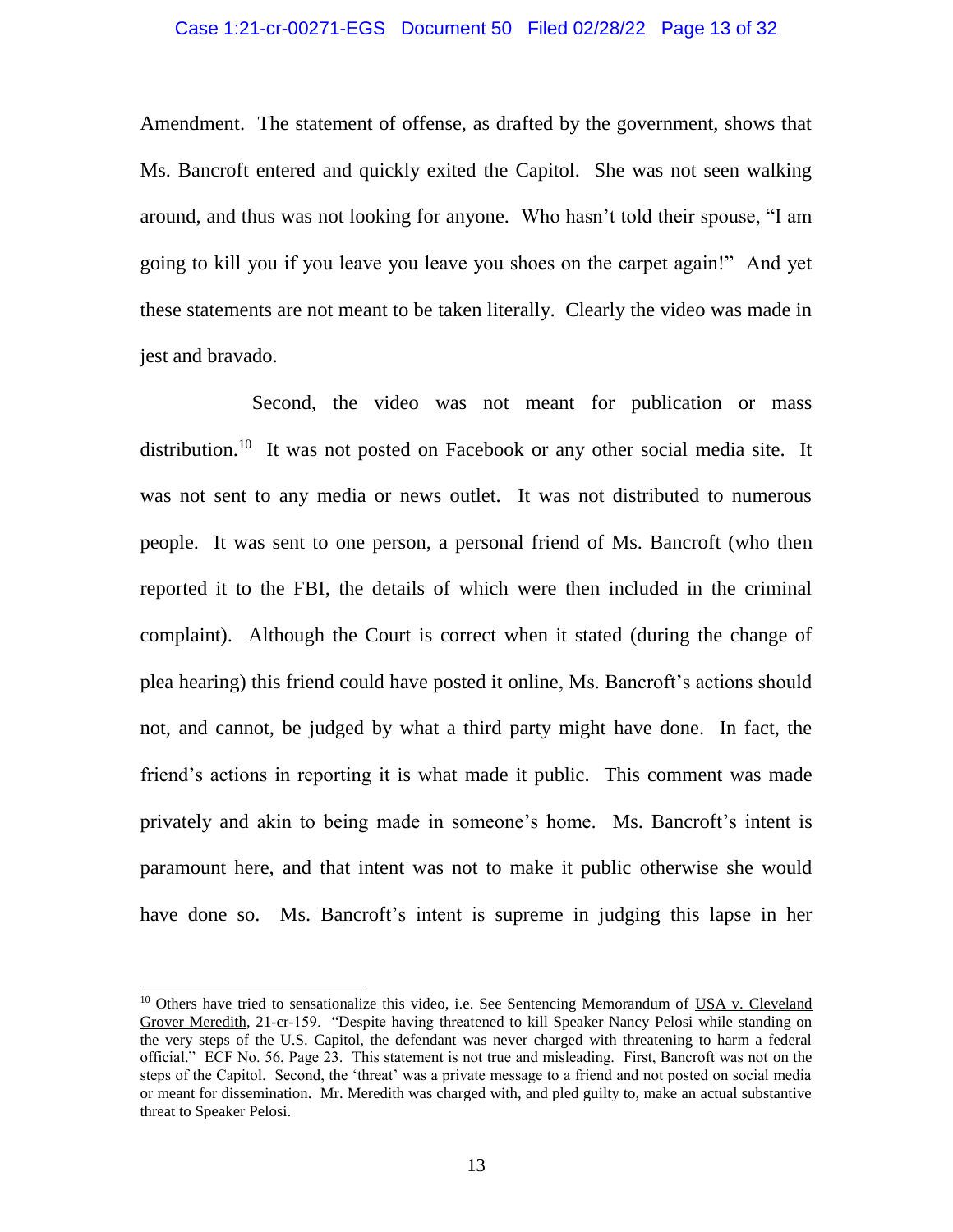#### Case 1:21-cr-00271-EGS Document 50 Filed 02/28/22 Page 14 of 32

character and overall conduct. One comment should not becoming overly punitive.

During the change of plea hearing, this Honorable Court also gave an example of road rage incidents, in explaining it as analogous to Ms. Bancroft's comments in her private video. However, the defense respectfully disagrees. In a road rage incident, where presumably one person gets out of their car in anger and screams obscenities or threats to another, the attack is made in focused rage and directed straight at the other person- who is in their actual physical presence. Ms. Bancroft's comments were not made directly to the Speaker, nor was she in the vicinity of the Speaker. She was not speaking to a group. Bancroft is seen, and heard, laughing in the video- with not even the slightest hint of anger in her voice and demeanor. It was not made on a public forum, and the intention was to share it with just one person.

During the change of plea hearing this Honorable Court also stated that the intrigue with these cases is- they essentially turned "otherwise law abiding people into domestic terrorists." Defense takes issue with this description and the use of the term domestic terrorist, at least in terms of Ms. Bancroft and her specific actions. Merriam Webster defines terrorist as "an advocate or practioner of terrorism as a means of coercion." [www.merriam](http://www.merriam-webster.com/dictionary/terrorist)[webster.com/dictionary/terrorist.](http://www.merriam-webster.com/dictionary/terrorist) Terrorism is defined as "the systematic use of terror especially as means of coercion." Id. at "terrorism." Nothing in the private

14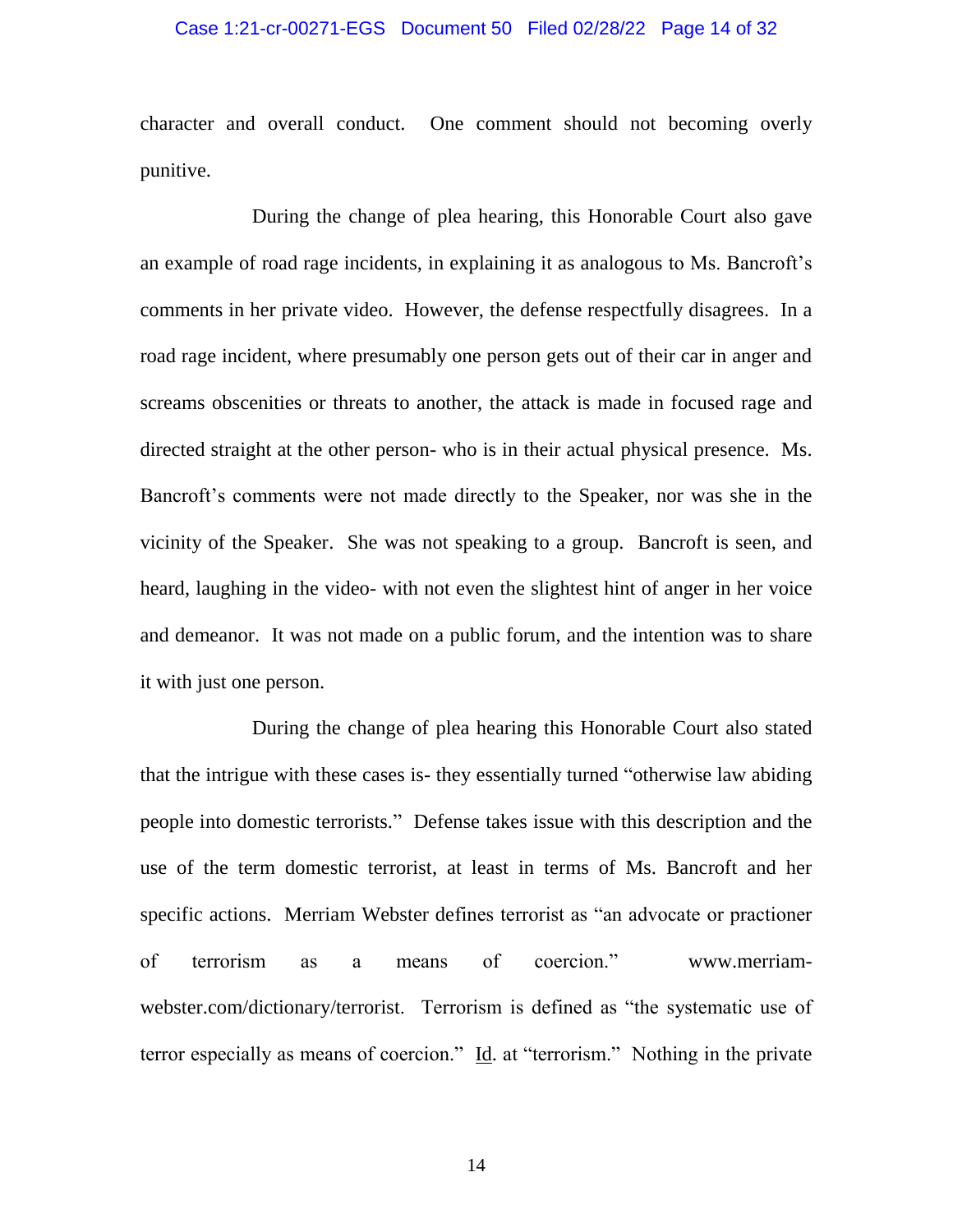#### Case 1:21-cr-00271-EGS Document 50 Filed 02/28/22 Page 15 of 32

video, or in Ms. Bancroft's actions on January 6<sup>th</sup>, fall under either of these definitions.

Under 18 U.S.C. § 3661, "no limitation shall be placed on the information concerning the background, character, and conduct of [the defendant] which a court of the United States may receive and consider for the purpose of imposing an appropriate sentence."<sup>11</sup>

### **2. Fine not Necessary**

Under the plea agreement agreed to by both the government and Ms. Bancroft, it was greed Ms. Bancroft would pay \$500 of restitution toward the total amount owed (in spite of the fact she did not cause any physical damage to the Capitol building). ECF No. at Page 6. To impose the maximum fine simply because Ms. Bancroft is in a position to pay it, is overly punitive and is not in line with the goals of sentencing.

#### **H. Other Considerations**

 $\overline{a}$ 

#### **1. The Presidential Factor**

Yet another consideration is that of the former President's call to rally and his actions around the preparation for the rally. Days after the insurrection, the House impeached Donald Trump for inciting it. www.cbsnews.com/live-updates/trump-impeachment-bipartisan/. On September

 $11$  This statutory language overrides the advisory policy statements in Part H of the Sentencing Guidelines, which lists as "not ordinarily relevant" to sentencing a variety of factors such as the defendant's age, educational and vocational skills, mental and emotional conditions, drug or alcohol dependence , and lack of guidance as a youth. See U.S.S.G § 5H1.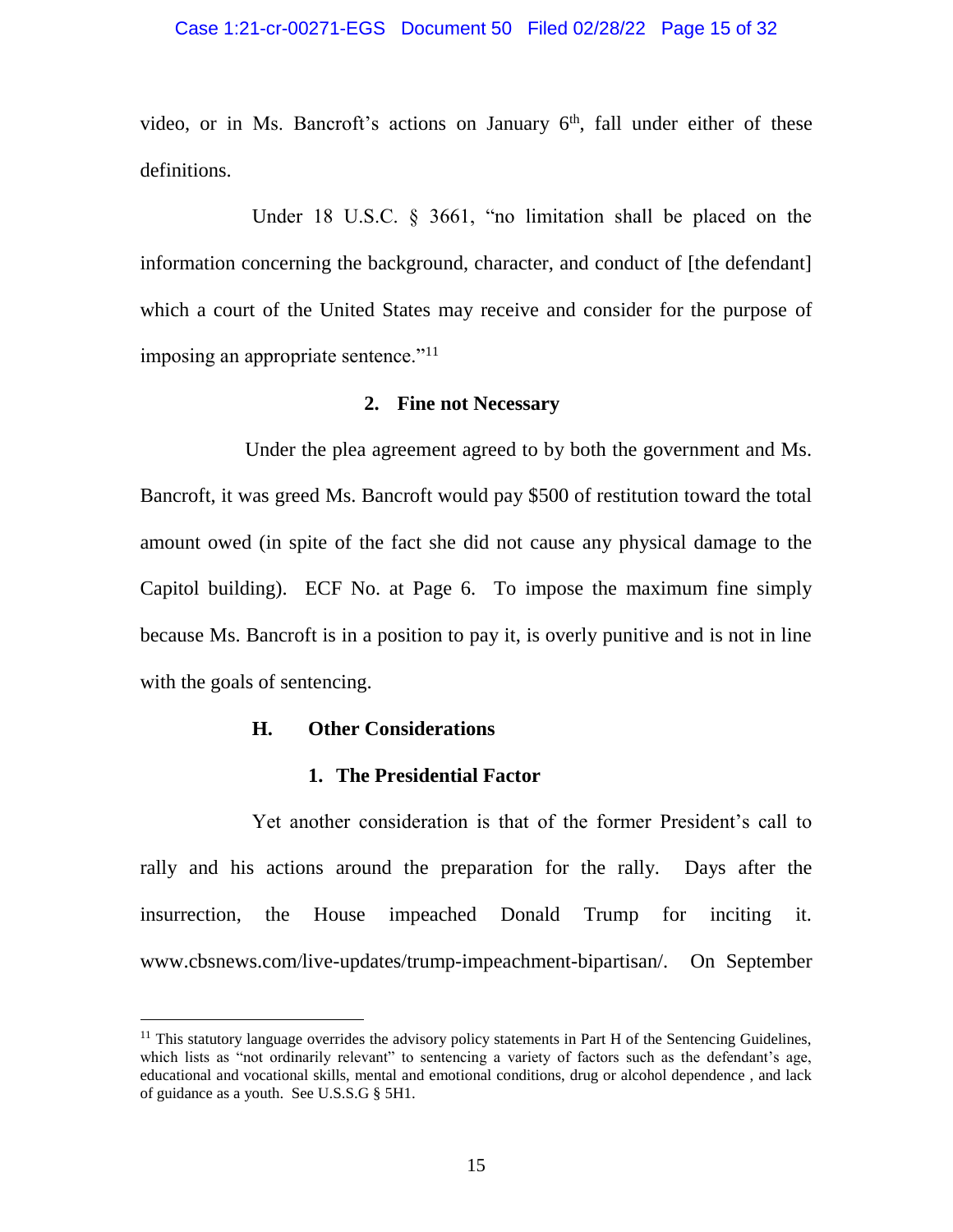29, 2021, the House Committee investigation the January  $6<sup>th</sup>$  incident at the U.S. Capitol issued additional subpoenas to former Preside Donald Trump allies and several organizers of the rally. [www.nbcnews.com/politics/politics-news/jan-6](http://www.nbcnews.com/politics/politics-news/jan-6-comittee-subpoenaws-rally-organizers-trump-allies-n1280384) [comittee-subpoenaws-rally-organizers-trump-allies-n1280384.](http://www.nbcnews.com/politics/politics-news/jan-6-comittee-subpoenaws-rally-organizers-trump-allies-n1280384) The panel leading the investigation sought the subpoenas from various sources including: Katrina Pierson, a former Trump campaign aide who was reported to have a been a liaison between the White Hose and rally organizers; and Maggie Mulvaney, a niece of former top Trump aide Mick Mulvaney who the panel has stated worked directly with rally organizers and communicated with the White House.  $\underline{Id}$ .<sup>12</sup> The panel has already subpoenaed and set a date for depositions for former White House strategist Steve Bannon, former White House chief of staff Mark Meadows, former social media director Dan Scavino and Kashyap Patel, chief of staff to former President Trump's defense secretary.

The panel is looking for how the preceding rallies and bus tours were planned and funded for participation. Id. In addition, it is looking at the groups' social media activities and communications between law makers and Trumps officials. Id. Issuing subpoenas for some of Trump's closest advisers signals an aggressive approach as the requested documents include records related to the Trump administration's plans to discredit the election and dismiss the Electoral College count. Id.

<sup>&</sup>lt;sup>12</sup> "Rep. Bennie Thompson, D-Miss., the committee's chair, said in a statement that the subpoenas are an effort to collect information from the organizers, in particular, to understand 'how various individuals and entities coordinated their activities leading up to the events of January 6, 2021.'" Id.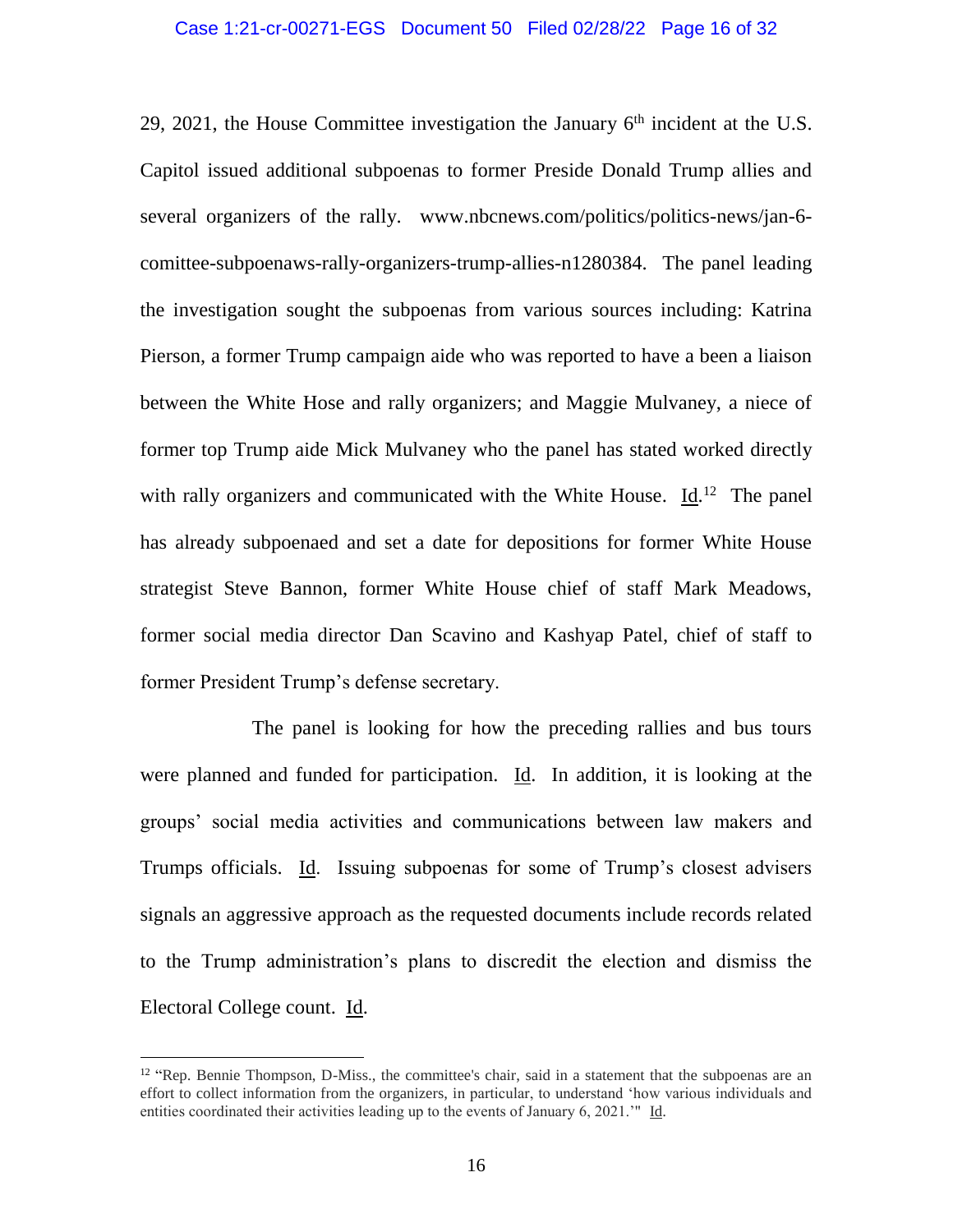#### Case 1:21-cr-00271-EGS Document 50 Filed 02/28/22 Page 17 of 32

On October 20, 2021, CBS News reported that Brian Murphy, the former Acting U.S. Undersecretary for Homeland Security for Intelligence and Analysis. He stated that those tasked with were "not looking for signs of violence online." [www.yahoo.com/former-trump-official-speaks-january-194201416.html.](http://www.yahoo.com/former-trump-official-speaks-january-194201416.html) As a government whistleblower, he told journalist Nicole Sganga he was ordered to alter his intelligence gathering process. He stated no one was looking for those who were openly talking about violence against the government. Id. Ego, even the Capitol Police were ill prepared to stop any insurgency into the Capitol building, though the chatter online was there. Id. Had the Capitol Police received this information and had greater numbers of law enforcement to prevent even the public from entering and this incident would never have occurred. It was reported on December 15, 2021/, Mitch McConnell, the Senate Minority Leader, was closely monitoring what happened with the investigation into January  $6<sup>th</sup>$  as text messages came out from former White House chief of staff Mark Meadows claiming several Republican leaders had reached out to President Trump before January 6<sup>th</sup> requesting added security. [www.msn.com/en](http://www.msn.com/en-us/news/politicsmcconnell-says-january-6-probe-revelations-are-interesting/vi-AARQp4I?ocid=msedgntp)[us/news/politicsmcconnell-says-january-6-probe-revelations-are-interesting/vi-](http://www.msn.com/en-us/news/politicsmcconnell-says-january-6-probe-revelations-are-interesting/vi-AARQp4I?ocid=msedgntp)[AARQp4I?ocid=msedgntp.](http://www.msn.com/en-us/news/politicsmcconnell-says-january-6-probe-revelations-are-interesting/vi-AARQp4I?ocid=msedgntp)

# **2. Herd/Mob Mentality**

An important consideration in fashioning a sentence in this case is the herd issue. Herd, or mob, mentality is defined as individuals influenced by a larger group. www.webmd.com/mental-health/what-is-a-mob-menatality. A mob

17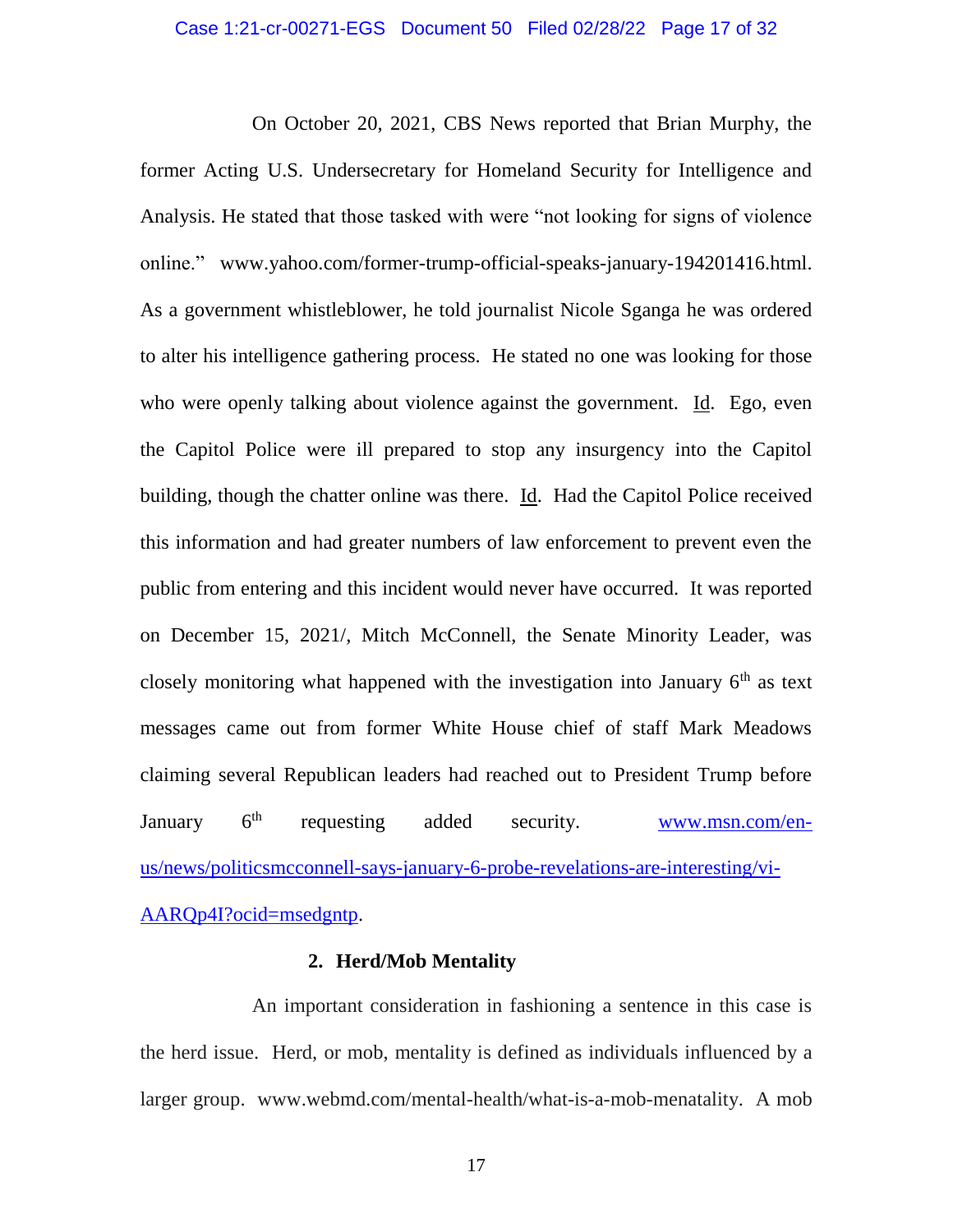is, in very broad terms, a crowd of people gathered together at a particular time and place, some or many of whom start to engage in destructive and sometimes violent behavior.  $\underline{Id}$ <sup>13</sup> Psychology gives several causes in understanding how mob mentality occurs: (1) deindividuation- when people are part of a group, they experience a loss of self-awareness. Davies, Nicola, Health Psychology Consultancy, "The Psychology of Mob Mentality", August 9, 2011. (2) Identity when people are part of a group, they can lose their sense of individual identity. (3) Emotions—being part of a group can lead to heightened emotional states whether it is excitement, [anger,](https://www.psychologytoday.com/us/basics/anger) or hostility. (4) Acceptability—behaviors usually seen as unacceptable become acceptable when others in a group are seen carrying them out. (5) Anonymity—people feel anonymous within a large group, which reduces their sense of responsibility and accountability. (6) Diffusion of responsibility—being part of a group creates the perception that violent or unacceptable behavior is not a personal responsibility but a group one. The larger the group or crowd, the more likely there will be deindividuation and diffusion of responsibility. Id.

Understanding and addressing mob-based harms, however, presents a number of difficulties. [www.yahoo.com/former-trump-official-speaks-january-](http://www.yahoo.com/former-trump-official-speaks-january-194201416.html)[194201416.html,](http://www.yahoo.com/former-trump-official-speaks-january-194201416.html) supra. In collectives such as mobs, people can act in ways they would not ordinarily act, and this is a significant fact in thinking about

<sup>13</sup> See also Lee C. Bollinger, *The First Amendment's Original Sin.* 72 U. Chi. L. Rev. 417 (2005).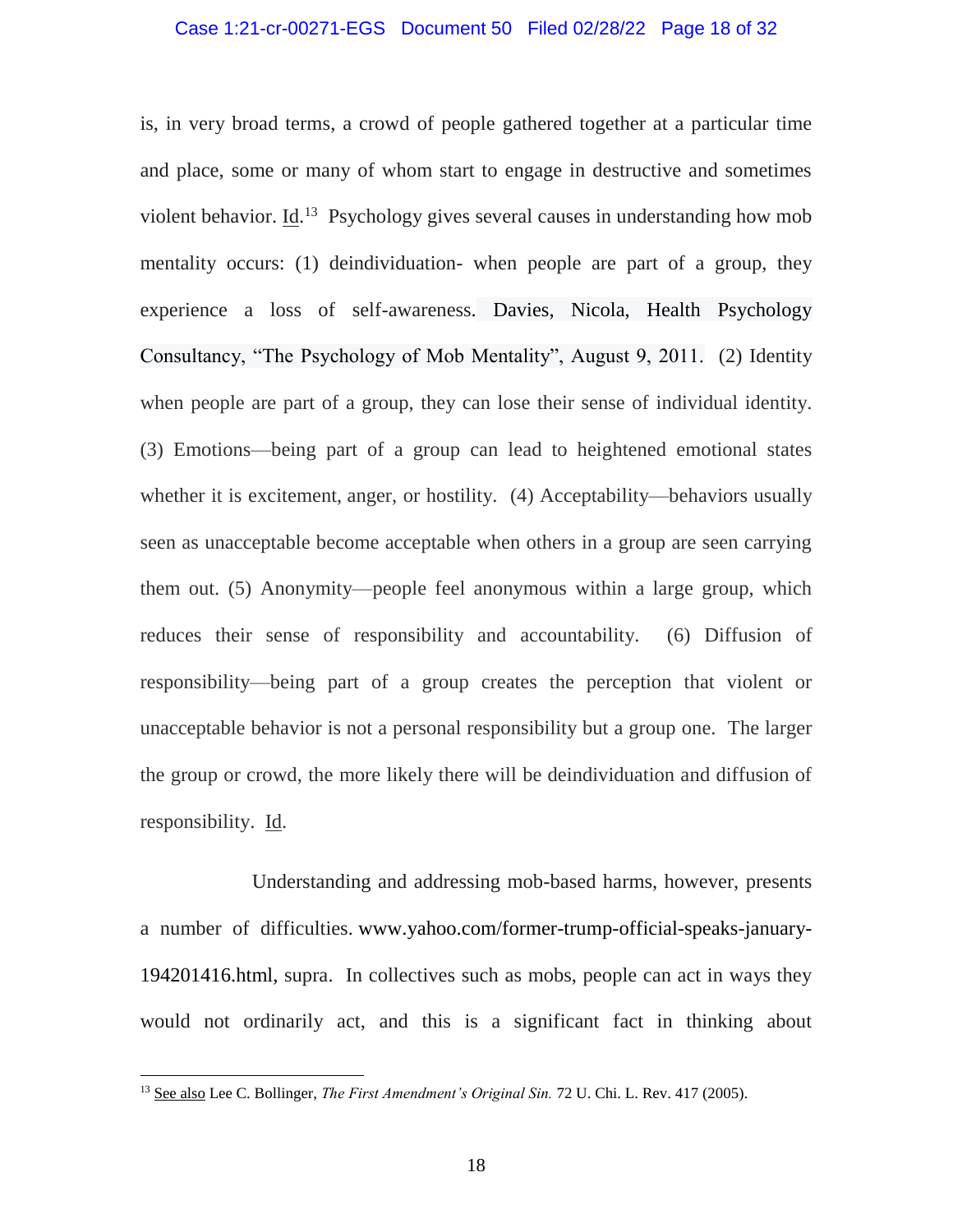#### Case 1:21-cr-00271-EGS Document 50 Filed 02/28/22 Page 19 of 32

responsibility and punishment for the harms that ensue. Id. The question of punishment is particularly pressing in the context of contemporary philosophical work on mobs. Id. However, when it comes to the question of determining punishment for these harms, they still give primacy to *mens rea* as it relates to individual persons, despite clearly recognizing the *mens rea* element is complicated by the collective dimension of mob activity. Id.

In *The Morality of Groups*<sup>14</sup> , Larry May and in *Programming collective control*, Kenneth Shockley, respectively,<sup>15</sup> discussed punishment for mob-based harms fall back on the idea of individual mens rea. Sean Bowden, Sarah Sorial & Kylie Bourne. *Punishment for Mob-based Harms: Expressing and Denouncing Mob* Mentality, Journal of Applied Philosophy. Volume 38, Issue 3. July 2021; Pp 366-383. Both May and Shockely recognize the individual mens rea element is complicated by the fact that a person's intentional actions in the context of mob activity have a collective dimension to them, either because they are 'group-based', or because they are enabled or constrained by the collective's 'normative authority'. Id. Bowden, et al criticize May's suggestion that members of mobs have group-based 'pre-reflective intentions because it fails to reflect this complication as to punishment. Id. Bowden, et al further state it does not seem plausible that a *pre-reflective* intention can account for the complex collective

<sup>&</sup>lt;sup>14</sup> Larry May, THE MORALITY OF GROUPS: COLLECTIVE RESPONSIBILITY, GROUP-BASED HARM, AND CORPORATE RIGHTS (Notre Dame, IN: University of Notre Dame Press,1987).

<sup>15</sup> Kenneth Shockley, 'Programming collective control', *Journal of Social Philosophy* 38,3 (2007): 442– 455.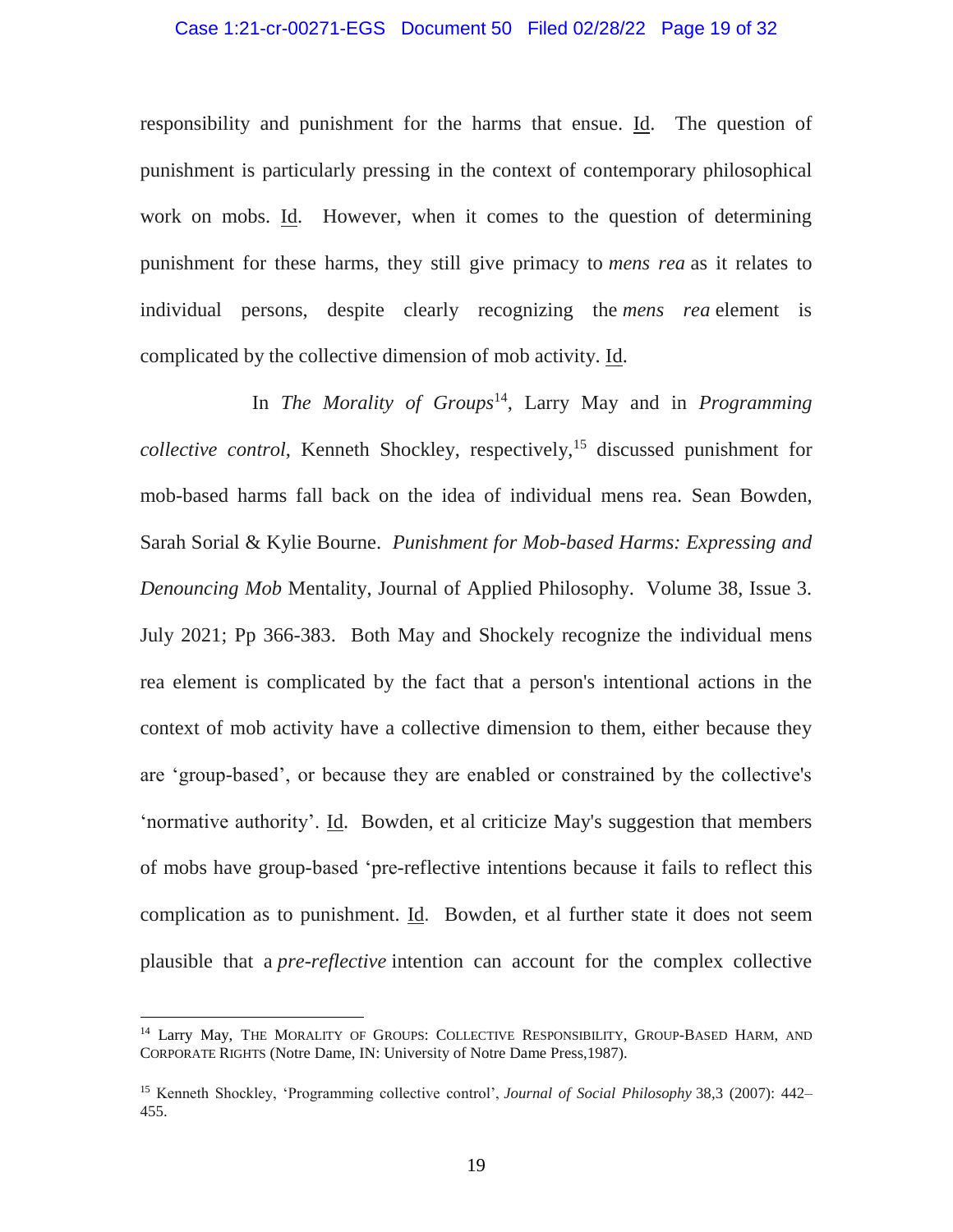### Case 1:21-cr-00271-EGS Document 50 Filed 02/28/22 Page 20 of 32

actions of some of the mobs May considers. Id. The collective actions of the Parisian mob in July 1789 that culminated in the taking of the Bastille, for example, required sophisticated divisions of labor, even if decisions regarding who had to do what and when as part of the joint effort had to be made rapidly, and in the situation of action itself. Id. Moreover, the entire, complex collective action was not transitory, but rather sustained by cooperative effort over a number of days. Id.

A second distinction important to analyze is between shared and collective responsibility. Id. Shared responsibility refers to the responsibility that attaches to *individuals* in virtue of their being constitutive members of the group, and behaving in ways that enables the production of harm. Id. Collective responsibility, on the other hand, is not attributed to individuals but rather to the group entity as such. Id. In this case, the government is proceeding under shared responsibility (thus not charging certain individuals such as this defendant with conspiracy). Yet, there is insufficient attention devoted to the manner in which mob intentions arise. Id. The relation of solidarity between mob members is an indispensable condition for the emergence of mob intentions, the process through which the latter emerge remains mysterious thus explaining why many of the people involved on January 6<sup>th</sup> say they do not know why they did what they did. Id.

Regarding responsibility, some mobs are 'cohesive' in some sense, it does not help us understand the kind of responsibility that may be attributed to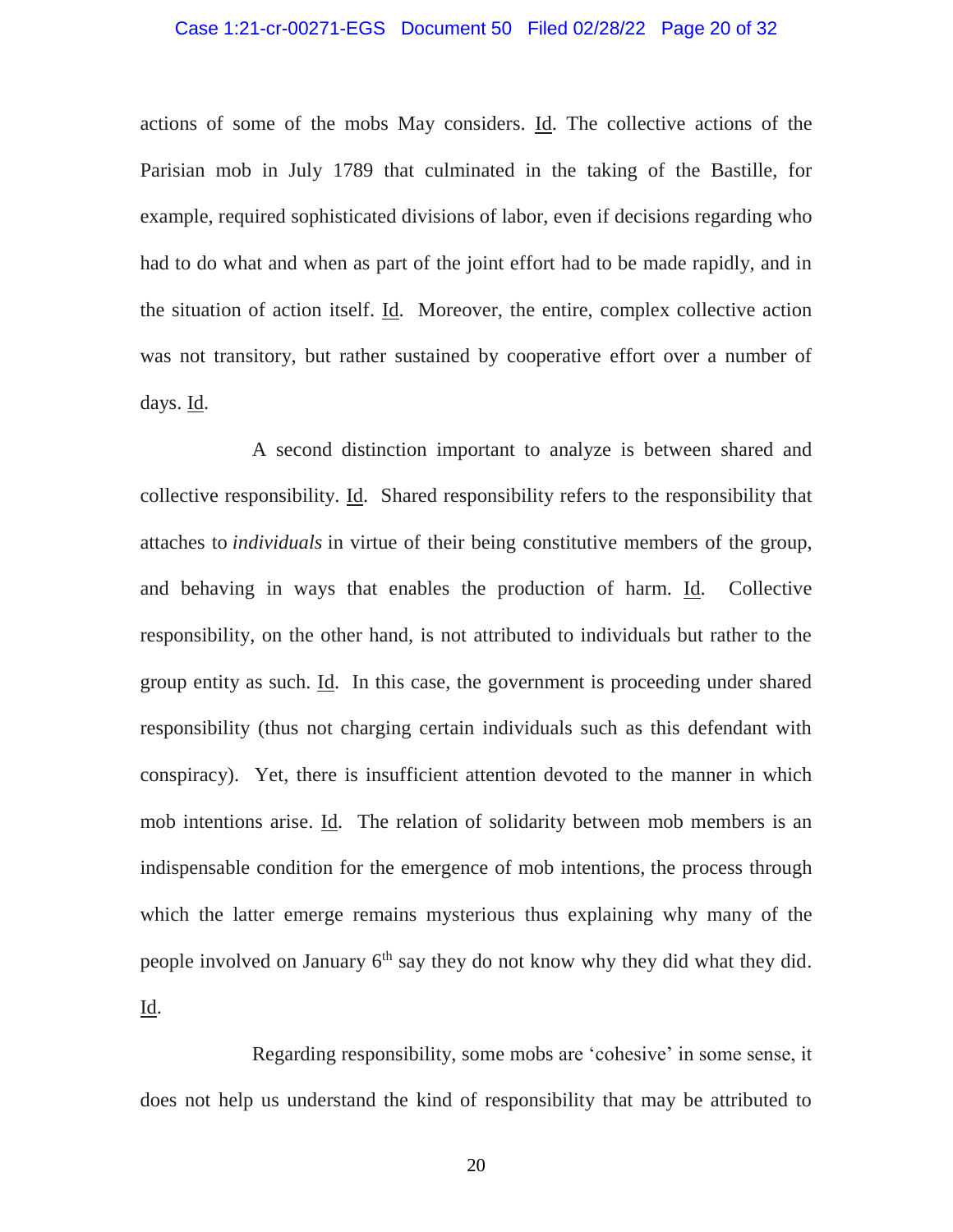### Case 1:21-cr-00271-EGS Document 50 Filed 02/28/22 Page 21 of 32

'non-cohesive' mobs – which is to say, mobs that are collectively implicated in the production of harms despite not being guided by group-based intentions and beliefs. Id. referencing Larry May, SHARING RESPONSIBILITY (Chicago: University of Chicago Press, 1992), pp. 105-114. The members of a rioting mob, for example, may not cohere around shared purposes such as storming a castle or demonstrating united resistance to a corrupt or oppressive regime.

By exploring the development of patterns of behavior, these processes have the capacity not only to understand mob actions and to begin solution-focused dialogue within communities, but also to contribute to victims' healing, even where the cases of mob harms are historical. Id. Specific emphasis could be placed on understanding the way that the mob action came about and, where appropriate, was sustained. Id. Should such forms of punishment be pursued it would be a way to hold mob members to account, who as individuals may not have acted, but who nevertheless contributed to the production of harm. Id. So although Ms. Bancroft entered, she was not a contributor to the production of harm.

It has been noted the combination of unemployment and scarcity of employment opportunities over outsources jobs and immigrants has also led to financial survival for many of the people involved. www.psychologytoday.com/us/blog/facing-trauma-together/202101/thepsychology-mob-mentality.

21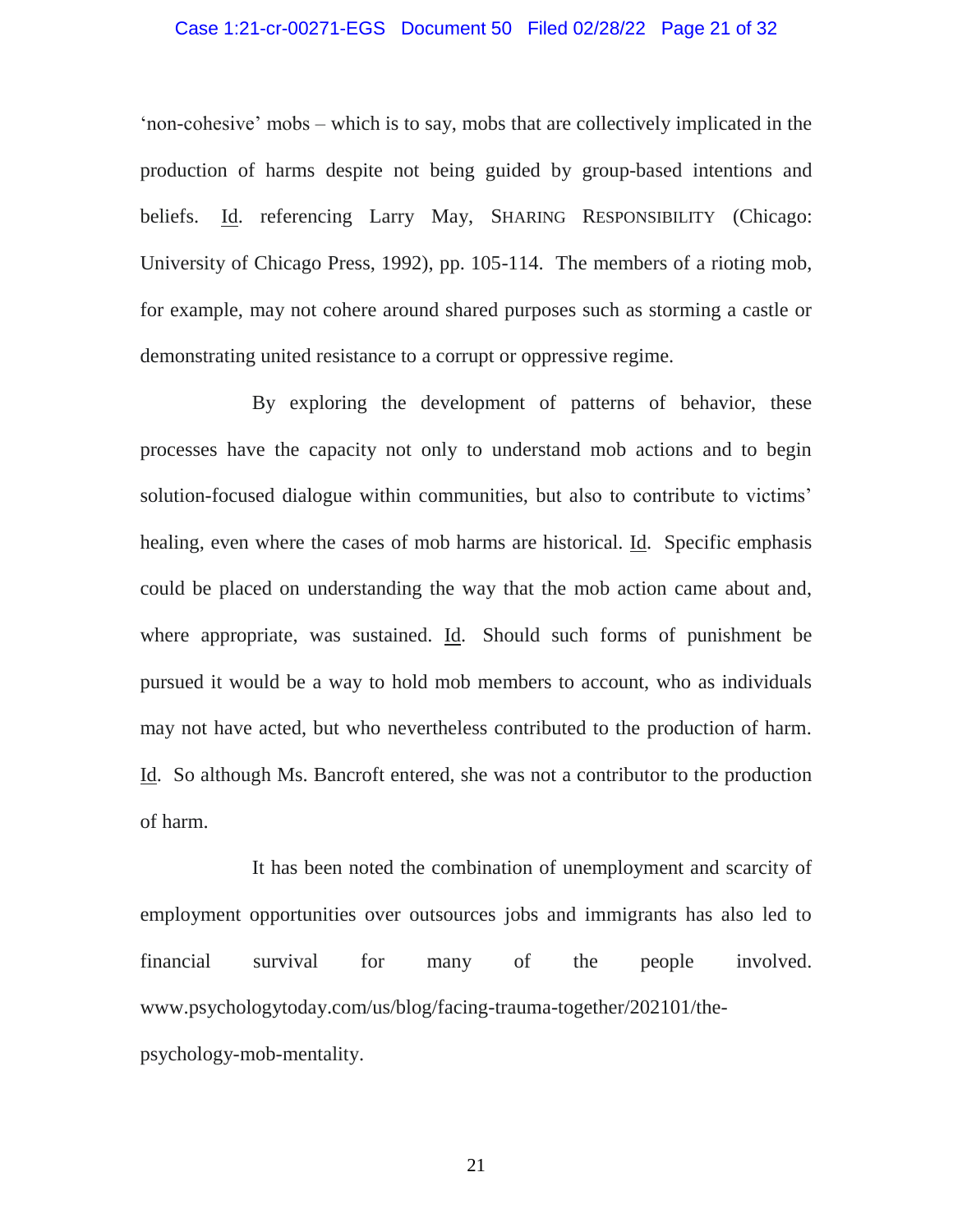# **3. COVID-19 Pandemic and Quarantine Effects on Mental Health**

Another of the underlying issues with what occurred on January 6, 2020, has been the global outrage over the pandemic over the coronavirus outbreak. This has led to a public panic over the COVID-19 outbreak.<sup>16</sup> On January  $6<sup>th</sup>$ , people were feeling the effects of almost one year of quarantine. (Pennsylvania, the defendant's home state, went into an almost statewide lockdown commencing on Monday, March 16, 2020. [www.governor.pa.gov/wp](www.governor.pa.gov/wp-content/uploads/2020/03/20200319-TWW-COVID-19-business-closure-order.pdf)[content/uploads/2020/03/20200319-TWW-COVID-19-business-closure-order.pdf.](www.governor.pa.gov/wp-content/uploads/2020/03/20200319-TWW-COVID-19-business-closure-order.pdf) People were experiencing emotional disturbance, irritability, insomnia, depression, and post-traumatic stress symptoms after quarantine. Kathirvel N. Post COVID-19 pandemic mental health challenges. *Asian J Psychiatr*. 2020;53:102430. doi:10.1016/j.ajp.2020.102430. The long term impact included such serious mental health issues as anxiety, anger, depression, post-traumatic stress symptoms, alcohol abuse, and behavioral changes. Id. The headlines from around the country all mirror each other: "Mental health needs surge across Iowa universities"<sup>17</sup>; "It's not a cold': COVID-19 is causing sickness and mental health issues in Arizona kids"<sup>18</sup>; "Quarantine 'Magnifies' Depression, Mental

<sup>16</sup> AF Sigit Rochadi, Nur Amaina Putri, Zaky Arsy Fauzi. *Public panic over COVID-19 Outbreak: Criticism toward panic theory in collective behavior study.* 10 Technium Soc. Sci. J. 544 (2020). (This article evaluates the issue of pubic panic over the coronavirus outbreak in Indonesia from March to April 2020.)

<sup>17</sup> [www.thegazette.com/higher-education/mental-health-needs-surge-across-iowa-universities/](http://www.thegazette.com/higher-education/mental-health-needs-surge-across-iowa-universities/)

<sup>18</sup> www.azcentral.com/ covid-19-disrupting-school-and-causing-health-problems-azkids%2F8371055002%2F.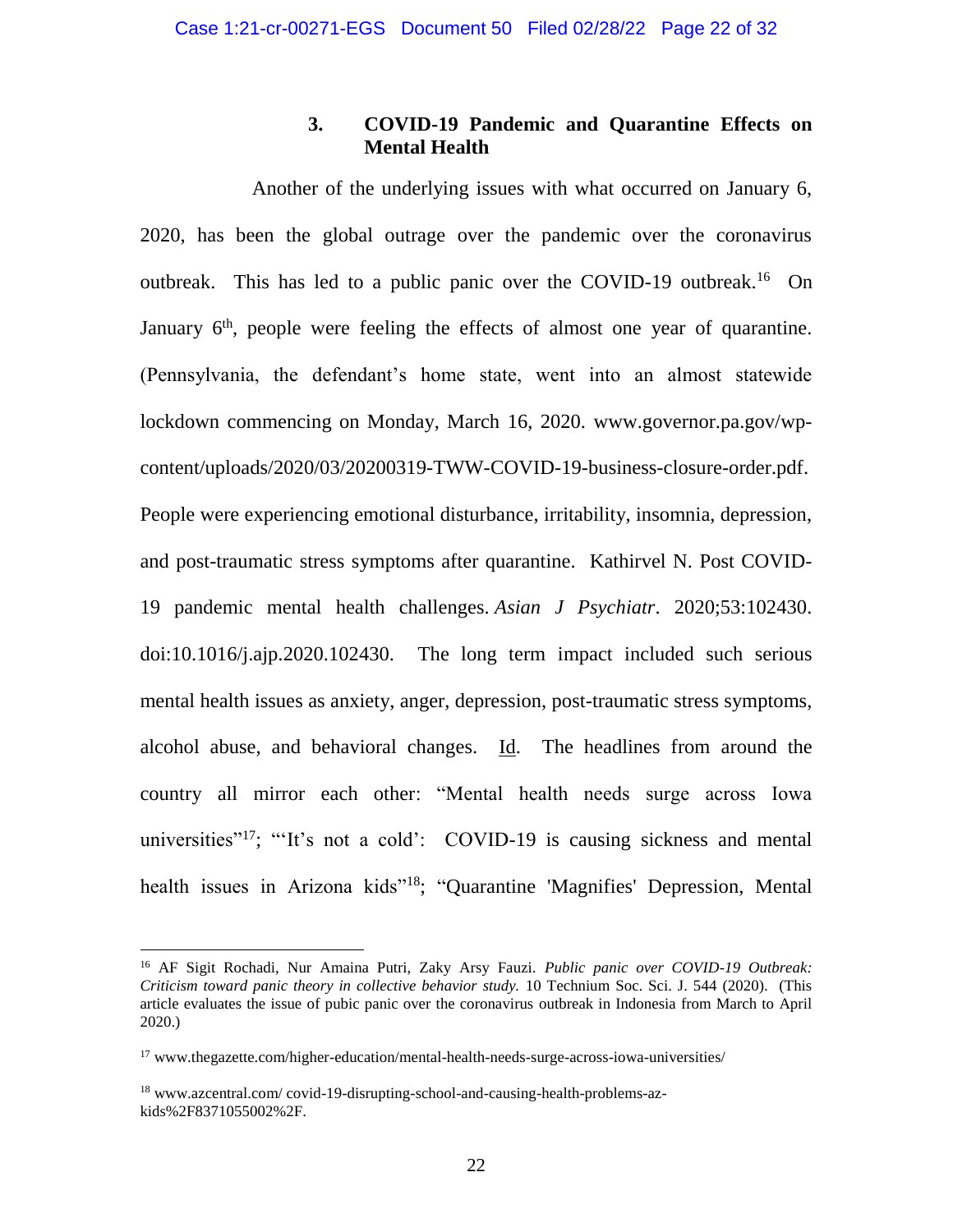Health Struggles During COVID-19 Crisis Organizations Seeing Surge In Calls, Need For Mental Health Services" Wisconsin)<sup>19</sup>; "The Implications of COVID-19 for Mental Health and Substance Use"<sup>20</sup>. A KFF Health [Tracking](https://www.kff.org/coronavirus-covid-19/report/kff-health-tracking-poll-july-2020/) Poll from July 2020 also found that many adults are reporting specific negative impacts on their mental health and well-being, such as difficulty sleeping (36%) or eating (32%), increases in alcohol consumption or substance use (12%), and worsening chronic conditions (12%), due to worry and stress over the coronavirus. Id. As the pandemic wears on, ongoing and necessary public health measures expose many people to experiencing situations linked to poor mental health outcomes, such as [isolation](https://www.cdc.gov/mentalhealth/learn/index.htm) and job [loss.](https://www.cdc.gov/violenceprevention/suicide/riskprotectivefactors.html) Id.

During the COVID-19 pandemic, concerns about mental health and substance use have grown, including concerns about suicidal ideation. In January 2021, 41% of adults reported symptoms of anxiety and/or depressive disorder (Figure 2), a share that has been largely stable since spring 2020. Id. In a [survey](https://www.cdc.gov/mmwr/volumes/69/wr/mm6932a1.htm?s_cid=mm6932a1_w) from June 2020, 13% of adults reported new or increased substance use due to coronavirus-related stress, and 11% of adults reported thoughts of suicide in the past 30 days.  $\underline{Id}$ .

The medical community is well aware of these issues, even after vaccine opportunities seem to offer a light at the end of the tunnel and have

 $19$  [www.wpr.org/quarantine-magnifies-depression-mental-health-struggles-during-covid-19-crisis](http://www.wpr.org/quarantine-magnifies-depression-mental-health-struggles-during-covid-19-crisis)

<sup>&</sup>lt;sup>20</sup> www.kff.org/coronavirus-covid-19/issue-brief/the-implications-of-covid-19-for-mental-health-andsubstance-use/.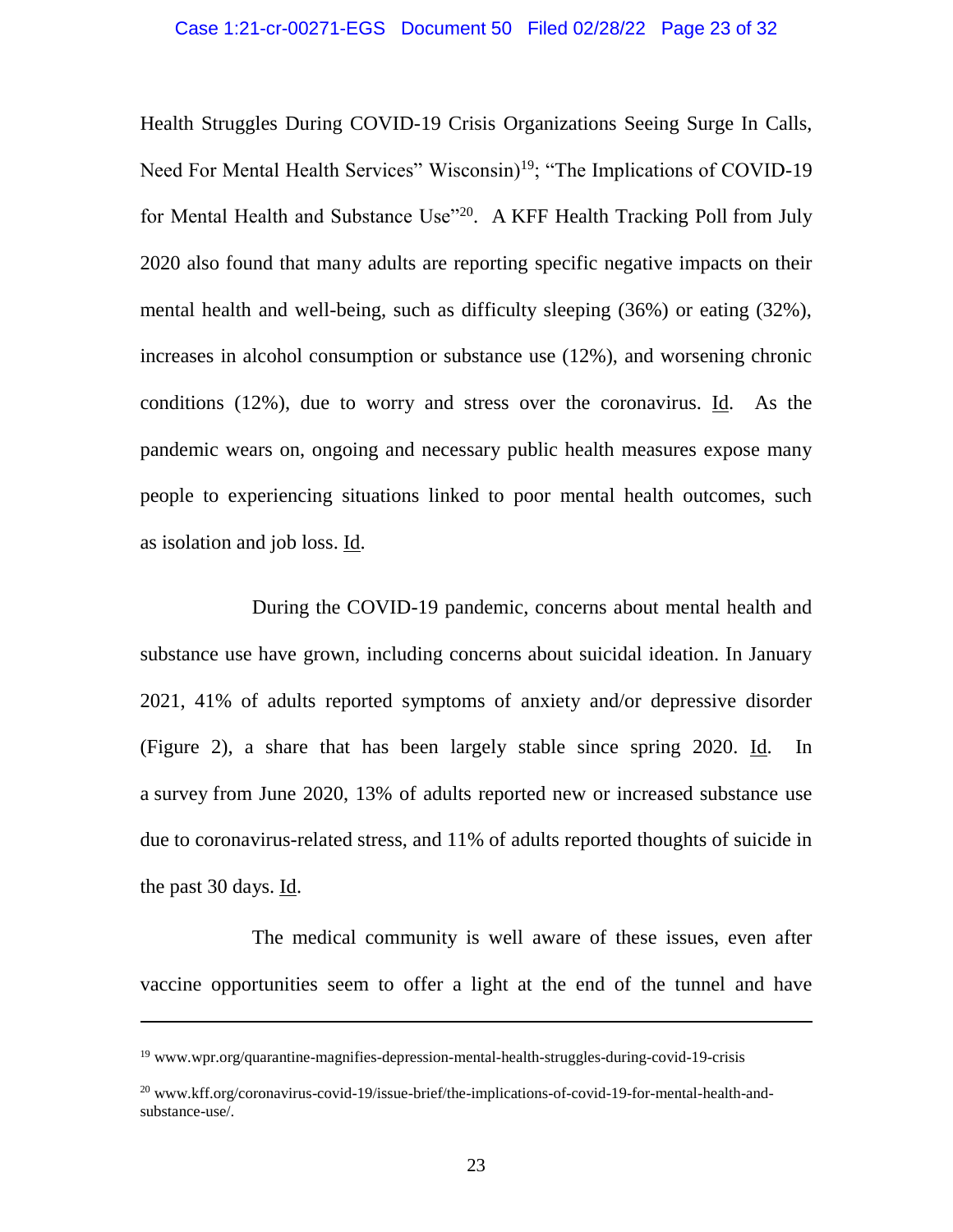#### Case 1:21-cr-00271-EGS Document 50 Filed 02/28/22 Page 24 of 32

studied the direct and indirect effects and factors contributing to the decline in people's mental health throughout the COVID-19 pandemic (both during, and after, vaccine administration). Pandey K, Thurman M, Johnson SD, Acharya A, Johnston M, Klug EA, Olwenyi OA, Rajaiah R, Byrareddy SN. Mental Health Issues During and After COVID-19 Vaccine Era. Brain Res Bull. 2021 Nov;176:161-173. doi: 10.1016/j.brainresbull.2021.08.012. Epub 2021 Sep 3. PMID: 34487856; PMCID: PMC8414813. The medical community even conducted studies of the effects of the pandemic on social media. Saha K, Torous J, Caine ED, De Choudhury M. Psychosocial Effects of the COVID-19 Pandemic: Large-scale Quasi-Experimental Study on Social Media. J Med Internet Res. 2020 Nov 24;22(11):e22600. doi: 10.2196/22600. PMID: 33156805; PMCID: PMC7690250.

#### **4**. **Social Media's Influence**

In fashioning a sentence, this Court should also consider the social media problem present at the time of the January  $6<sup>th</sup>$  event. On October 3, 2021, the program "60 Minutes" televised an interview with Facebook whistleblower Frances Haugen, who had anonymously filed complaints with federal law enforcement that Facebook research had shown how profit margins could be increased by hate and misinformation propaganda. [www.msn.com/en](http://www.msn.com/en-us/news/politics/ex-facebook-manager-alleges-social-network-fed-capitol-riot/ar-AAP6yef?ocid=msedgntp)[us/news/politics/ex-facebook-manager-alleges-social-network-fed-capitol-riot/ar-](http://www.msn.com/en-us/news/politics/ex-facebook-manager-alleges-social-network-fed-capitol-riot/ar-AAP6yef?ocid=msedgntp)

24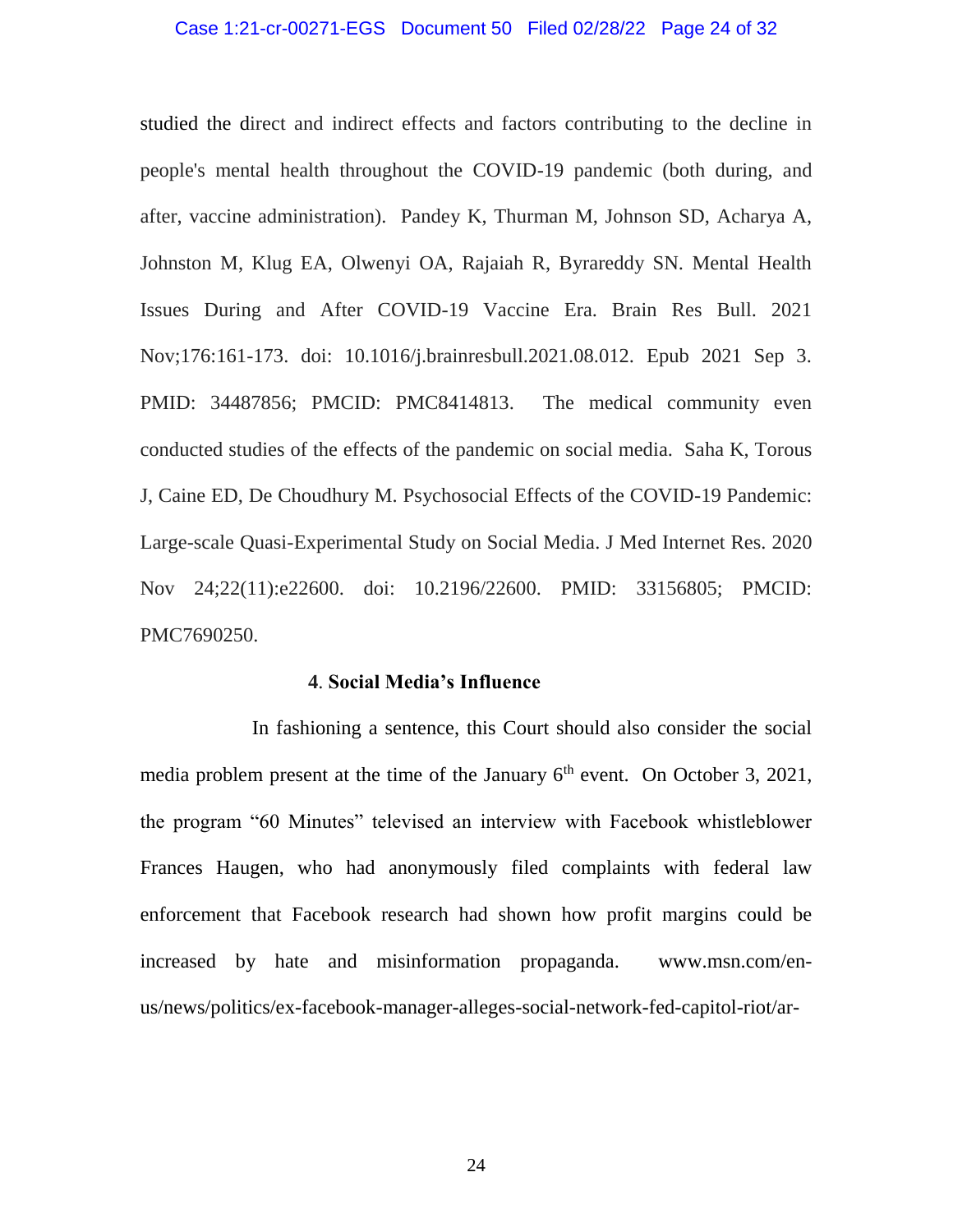[AAP6yef?ocid=msedgntp.](http://www.msn.com/en-us/news/politics/ex-facebook-manager-alleges-social-network-fed-capitol-riot/ar-AAP6yef?ocid=msedgntp)<sup>21</sup> Ms. Haugen, who joined Facebook in 2019, stated that "Facebook, over and over again, has shown it chooses profit over safety." Id. She further indicated Facebook "prematurely turned off safeguards designed to thwart misinformation and rabble rousing after Joe Biden defeated Donald Trump" in the presidential election last year. Id. She alleges this contributed to the January  $6<sup>th</sup>$  U.S. Capitol raid. Id. Because Facebook dissolved a unit on civic integrity after the election, Ms. Haugen specified it was then she realized, "I don't trust that they're willing to actually invest what needs to be invested to keep Facebook from being dangerous." Id.

This backlash has intensified when last September, The Wall Street Journal's publication of an expose showing how Facebook's own internal research concluded that the social network's "attention-seeking algorithms" helped develop political dissent and had also contributed to mental health and emotional issues among teenagers.  $\underline{Id}^{22}$  Haugen filed at least eight (8) complaints with the Securities and Exchange Commission. Id.

The defense wishes to highlight the aforementioned issues are not presented as excuses for the defendant's actions but rather to help this Court

 $21$  At heart of the matter are algorithms used that Facebook that show up on users' mews feeds showing that the favor hateful content. Ms. Haugen stated that a change to the content flow in 2018 contributed to more "divisiveness and ill will" within the network. Id. Facebook used this information as a pattern to sell more digital ads that generate most of its advertising. Id.

<sup>&</sup>lt;sup>22</sup> Facebook CEO Mark Zuckerberg testified before a House Committee in April 2021 regarding Facebook's illicit use of user content by (now defunct) Cambridge Analytica to influence elections in this country. "Facebook CEO Mark Zuckerberg Testifies Before House Committee" CBS News New York, April 11, 2018. [www.cbsnews.com/newyork/news/facebook-mark-zuckerberg-house-committee](http://www.cbsnews.com/newyork/news/facebook-mark-zuckerberg-house-committee-testimony/)[testimony/.](http://www.cbsnews.com/newyork/news/facebook-mark-zuckerberg-house-committee-testimony/) See also Netflix Documentary, "The Great Hack" (2019) (Data, arguably the world's most valuable asset, is being weaponized to wage cultural and political wars. The dark world of data exploitation is uncovered through the unpredictable personal journeys of players on different sides of the explosive Cambridge Analytica/Facebook data story.) www.IMDb.com.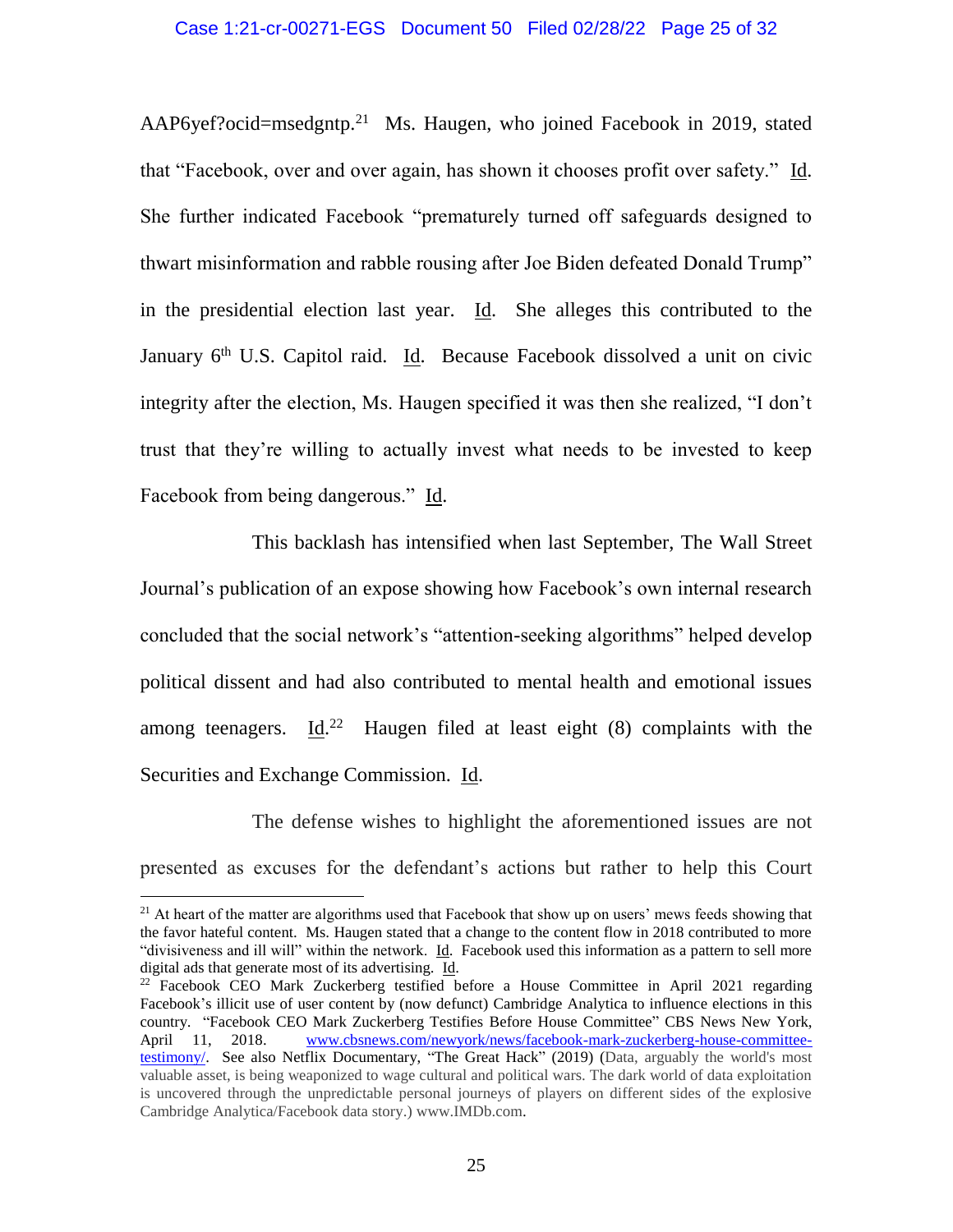#### Case 1:21-cr-00271-EGS Document 50 Filed 02/28/22 Page 26 of 32

understand these overreaching national issues which contributed to Ms. Bancroft's actions. It is the defense's contention but for the culmination of all of these events, Ms. Bancroft would not be before the Court. Consequently, due to all of these considerations, this Court has discretion to sentence Ms. Bancroft based upon a review of the statutory factors set forth in § 3553(a) to a term of no further penalty.

# **IV. FACTORS THAT MAKES AN IMPRISONMENT SENTENCE UNNECESSARY**

#### **A. COVID 19 Pandemic Consideration**

The initial outbreak of coronavirus disease 2019 (COVID-19), caused by the novel severe acute respiratory syndrome coronavirus 2 (SARS-CoV-2), was first reported in December 2019 in Hubei Province, China. Montoya-Barthelemy AG, Lee CD, Cundiff DR, Smith EB. COVID-19 and the Correctional Environment: The American Prison as a Focal Point for Public Health [published online ahead of print, 2020 Apr 17]. *Am J Prev Med*. 2020;S0749-3797(20)30144- 6. doi:10.1016/j.amepre.2020.04.001. It has since been declared a pandemic by the World Health Organization, with an increasing velocity of deaths and diagnoses in the U.S. Id. As of June 4, 2020, COVID-19 has infected 161,513,458 million people worldwide resulting in 3,352,109 deaths. World Health Organization (WHO), *Coronavirus (COVID-19),* https://covid19.who.int.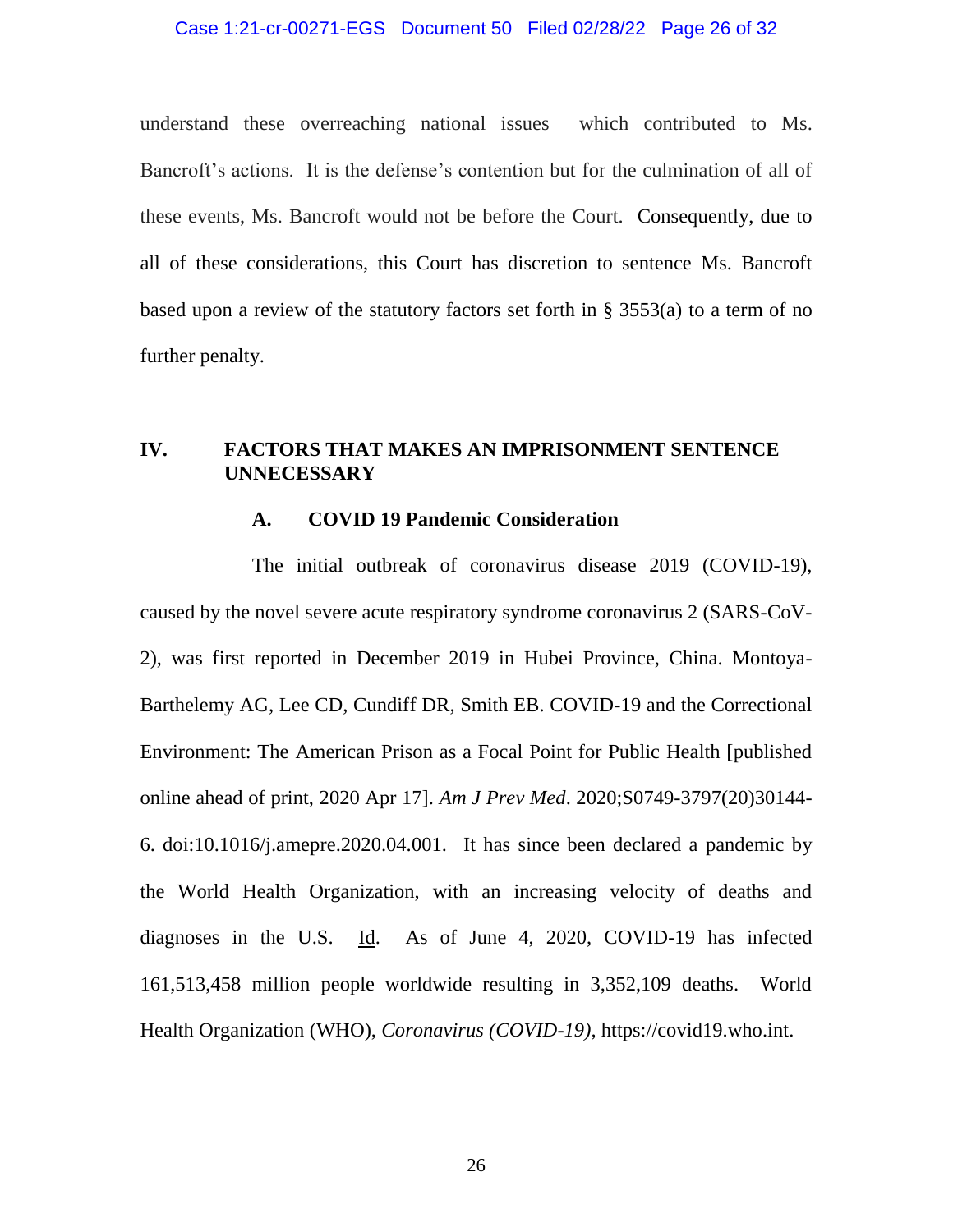#### Case 1:21-cr-00271-EGS Document 50 Filed 02/28/22 Page 27 of 32

Prisoners and correctional staff share an environment known to amplify, accelerate, and act as a reservoir for outbreaks of respiratory disease. American Prison, supra. As a respiratory-borne illness, the rate of transmission is largely dependent upon the extent of respiratory contact between individuals. Id. The novel coronavirus that causes COVID-19 is highly contagious. It spreads from person to person through respiratory droplets and close personal contact. Id. People who are asymptomatic or pre-symptomatic can unknowingly transmit the virus, making it particularly difficult to slow its spread. Id.

Detention settings are extremely susceptible to rapid and disastrous spread of infectious disease, owing to both environmental and host factors—a point extensively documented by the historical spread of influenza, tuberculosis, and other respiratory pathogens. Id. citing Centers for Disease Control ("CDC"). Interim Guidance on Management of Coronavirus Disease 2019 (COVID-19) in Correctional and Detention Facilities. [www.cdc.gov/coronavirus/2019](http://www.cdc.gov/coronavirus/2019-ncov/community/correction-detention/guidance-correctional-detention.html) [ncov/community/correction-detention/guidance-correctional-detention.html.](http://www.cdc.gov/coronavirus/2019-ncov/community/correction-detention/guidance-correctional-detention.html)

Accessed March 29, 2020 and Maruschak LM, Sabol WJ, Potter RH, Reid LC, Cramer EW. Pandemic influenza and jail facilities and populations. Am J Public Health. 2009:99 (suppl 2):S339–S344. doi: 10.2105/ajph.2009.175174. Crowding, inadequate ventilation, and security issues all contribute to the spread of infectious disease in jails and prisons. Martin Kaste, *Prisons and Jails Worry About Becoming Coronavirus 'Incubators'*, NPR (Mar. 13, 2020),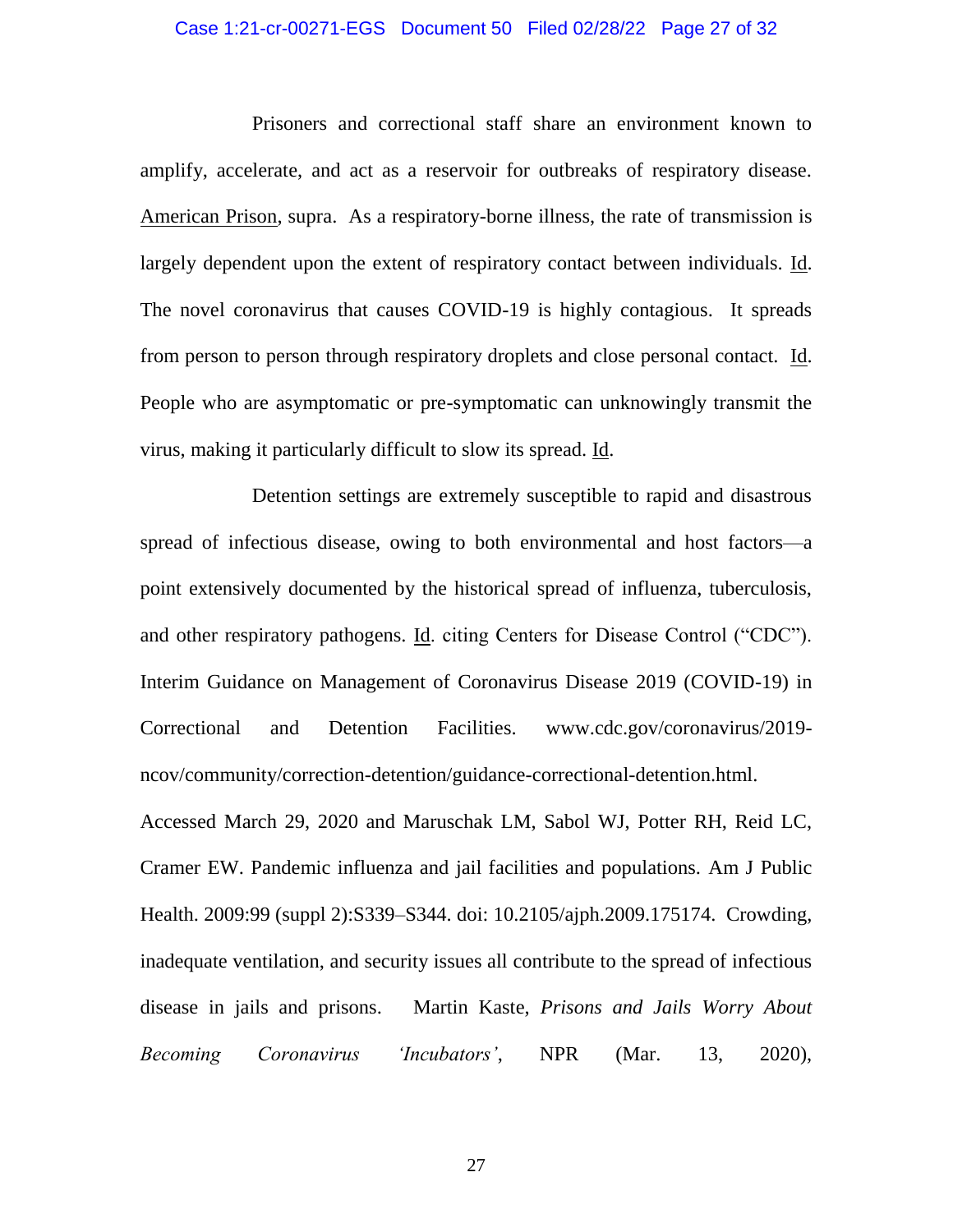https://www.npr.org/2020/03/13/ 815002735/prisons-and-jails-worry-aboutbecoming-coronavirus-incubators.<sup>23</sup>

While vaccines have offered some hope for the future, this pandemic is far from over especially for thousands of federal inmates and detainees who have not yet had the opportunity to be vaccinated. This is also true for the issue of variants which still cause a large threat to our entire world population. Carl Zimmer: *Scientists warn U.S. lawmakers about the continued threat of coronavirus variants.* The New York Times, May 12, 2021. [https://www.nytimes.com/2021/05/12/science/covid-variant-mutation-](https://www.nytimes.com/2021/05/12/science/covid-variant-mutation-tracking.html)

[tracking.html.](https://www.nytimes.com/2021/05/12/science/covid-variant-mutation-tracking.html) Even for prisoners who have been vaccinated, courts have ordered compassionate release including risk of infection from a variant. United States v. Michael Deshone Matthews, 2021 WL 3883735, No. 15-CR-118, E.D. Calif., Mueller, C.J., Aug. 31, 2021. This is especially a viable concern now as the Omicron variant beings to sweep the nation and the world. [www.cnn.com/2021/11/25/world/covid-variant-south-africa-immune-evasion](http://www.cnn.com/2021/11/25/world/covid-variant-south-africa-immune-evasion-transmissibility/index.html)[transmissibility/index.html.](http://www.cnn.com/2021/11/25/world/covid-variant-south-africa-immune-evasion-transmissibility/index.html) 24

<sup>&</sup>lt;sup>23</sup> The number of infected staff and inmates is artificially low; the BOP's official numbers found on the website are drastically underreported. For example, as of November 9, 2020, the website reported 25 inmates as infected with the virus at the Federal Detention Center in Philadelphia ("FDC"); when a letter from the Department of Justice to Judge Anita Brody with regards to Timothy Brown, et al. v. Warden Keven Pistro, Class Action Case No. 20-cv-1914-AB shows that 80 inmates were infected as of that date. See Doc. No. 125. Likewise at FCI Cumberland in Maryland, as of November 22, 2020, the website stated only 1 inmate and 3 staff members were infected when in fact the number of infected inmates was 17 (with more test results outstanding).

<sup>24</sup> David McKenzie and Ghazi Balkiz, CNN *A new COVID-19 Variant could show immune evasion and enhanced transmissibility, South African scientists warn.* Fri November 26, 2021. Professor Tulio de Oliveira, the director of the Center for Epidemic Response and Innovation, said the variant has "many more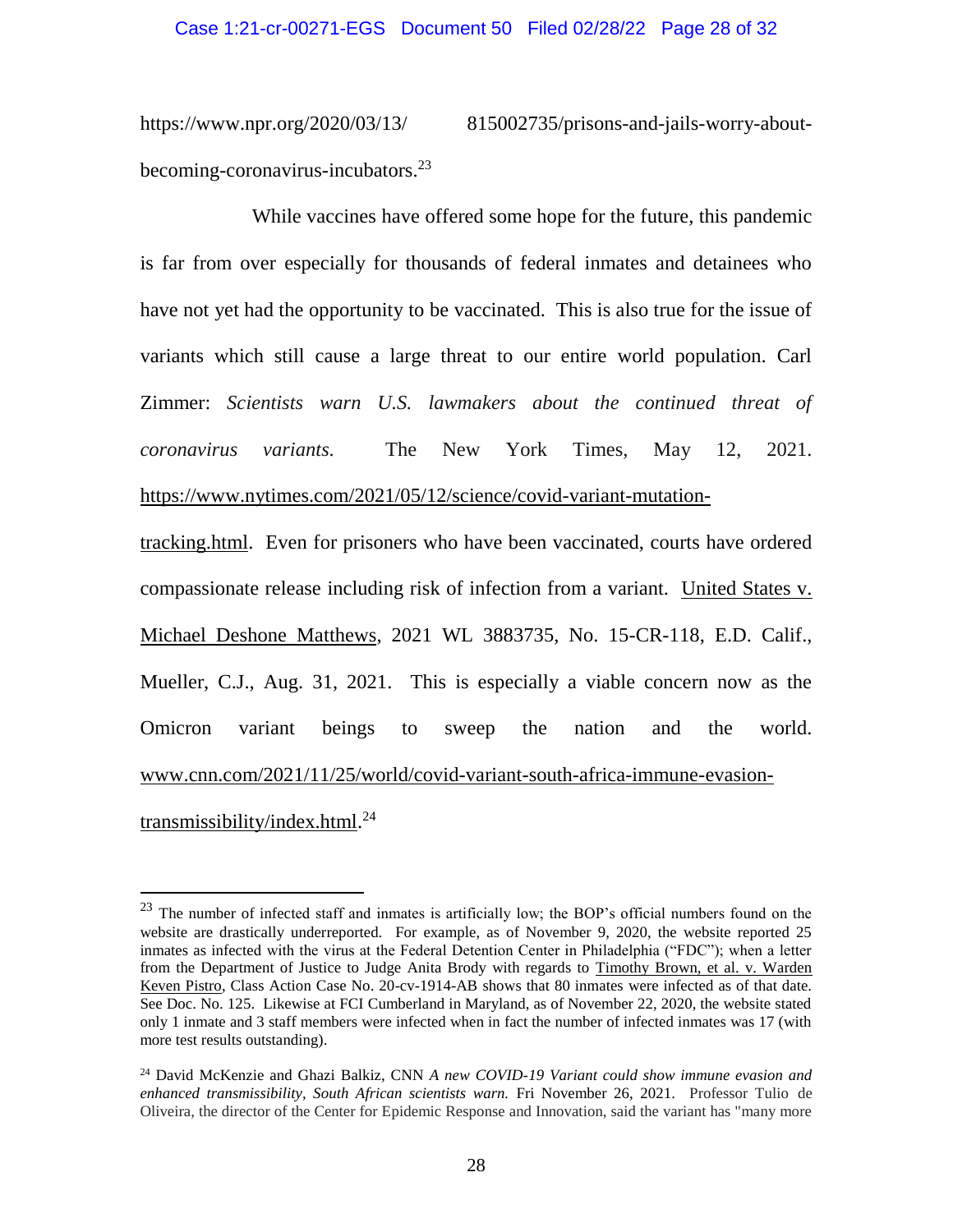# **B. Lack of Danger to Community**

Ms. Bancroft is not a physical danger to the public, as evidence by the absence of any criminal record and the lack of violence in this matter. Her statement, which could be argued to be a threat of violence was private and never meant to be taken seriously, or make public. See arguments about the video above. Imprisonment is therefore not necessary to protect the public from her actions.

# **C. Imprisonment would not serve any purpose to provide the Defendant with any necessary training, education or other correctional treatment as it is not necessary in this case**

Ms. Bancroft is a high school graduate and so she does not need any education that could be sought out while in custody. Also, she is a business owner in Pennsylvania. She works full time as a personal trainer and has been employed full time legitimately her entire adult life. Accordingly, she does not require any vocation training. 18 U.S.C. § 3553(a). She has not used or abused alcohol or narcotics and so does not require any addiction or rehabilitative programs, or other correctional treatment which may be offered in prison. Id.

# **D. Imprisonment Could be Detrimental to Bancroft's future**

Subjecting Ms. Bancroft to an imprisonment term, however short, could subject to her to drug use and physical abuse she has never had to confront. Messina, N., Burdon, W., Hagopian, G. and Prendergast, M., 2006. Predictors of

mutations than we have expected," adding it is "spreading very fast and we expect to see pressure in the health system in the next few days and weeks."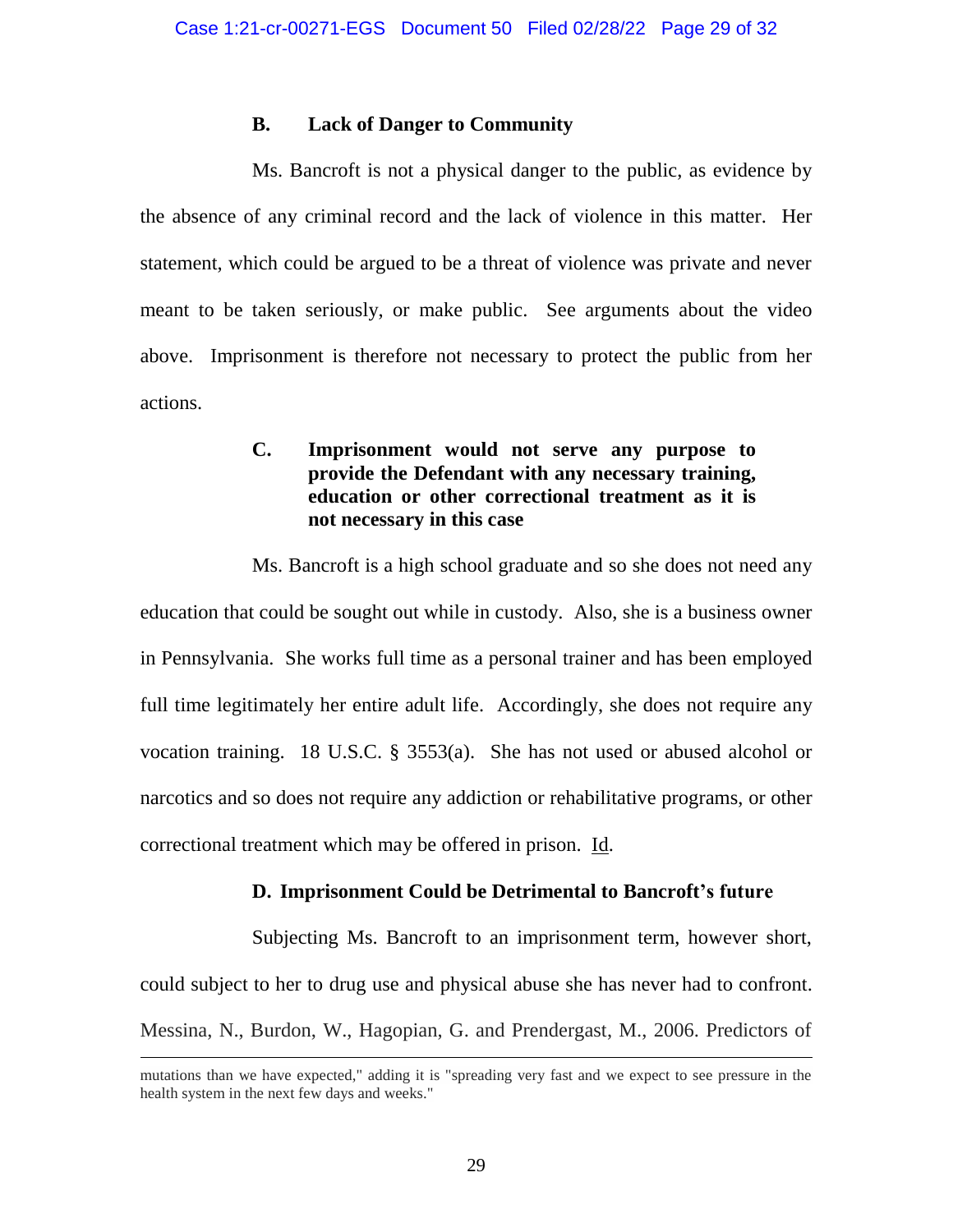#### Case 1:21-cr-00271-EGS Document 50 Filed 02/28/22 Page 30 of 32

prison-based treatment outcomes: A comparison of men and women participants. *The American journal of drug and alcohol abuse*, *32*(1), pp.7-28. It will also subject to her to other more dangerous offenders which could lead to assaults and abuse that could negatively affect her the rest of her life. See Ireland, J.L., 1999. Bullying behaviors among male and female prisoners: A study of adult and young offenders. *Aggressive Behavior: Official Journal of the International Society for Research on Aggression*, *25*(3), pp.161-178. There is also the problem is abuse by prison staff. Fathi, D.C., 2010. The challenge of prison oversight. *Am. Crim. L. Rev.*, *47*, p.1453.

# **E. Imprisonment in this Case Should Not be Politically Motivated**

There is perhaps no other time in this Court's tenure it has considered a term of incarceration for a non-violent misdemeanor for a defendant with zero criminal history points. In fact, this misdemeanor of such a minor magnitude it does not trigger even the lowest end of the sentencing guidelines. If it were not for the political undercurrent of this case, the defense suggests this Honorable Court would not even consider incarceration as an option. Therefore, any recommendation for incarceration is not in line with the actual actions Ms. Bancroft took part in. Her video message was not a direct threat, nor was it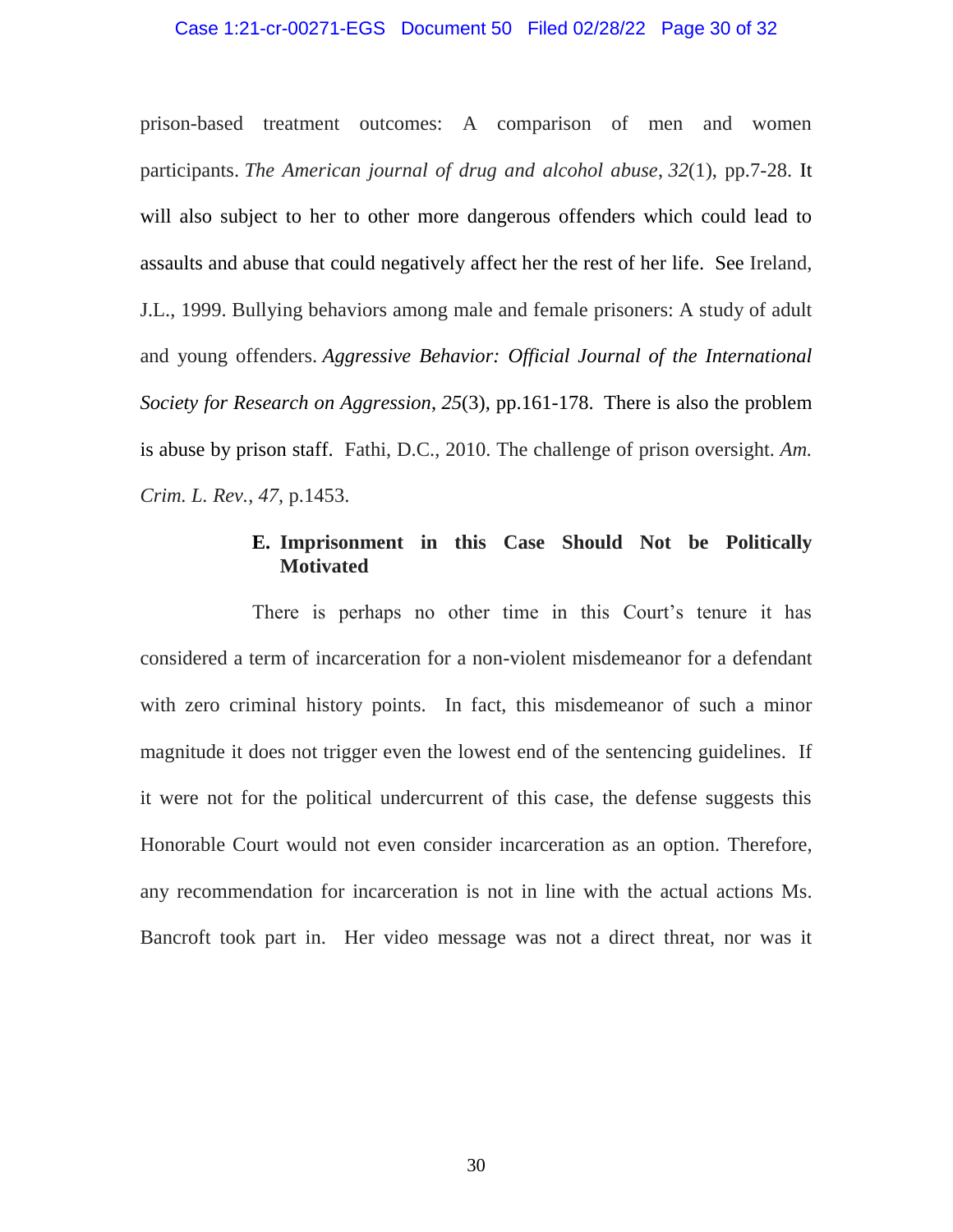# Case 1:21-cr-00271-EGS Document 50 Filed 02/28/22 Page 31 of 32

public. Her time inside the building was minimal and no property damage or assault took place while she was inside.<sup>25</sup>

# **V. CONCLUSION**

For all the foregoing reasons, we urge this Court to consider Ms. Bancroft's cooperation with law enforcement, her remorse and apologies, the consequences she has already faced and endured as a result of this case and impose only a fine to allow her to continue in the positive path she lived prior to this incident.

Respectfully submitted,

/s/ Carina Laguzzi\_\_\_\_\_\_\_\_\_\_\_

CARINA LAGUZZI, ESQ. Counsel for Defendant Bancroft

DATED: February 28, 2022

<sup>25</sup> In the event, the Court is inclined to sentence Ms. Bancroft to a term of imprisonment, the defense requests any period of incarceration be served on home confinement.